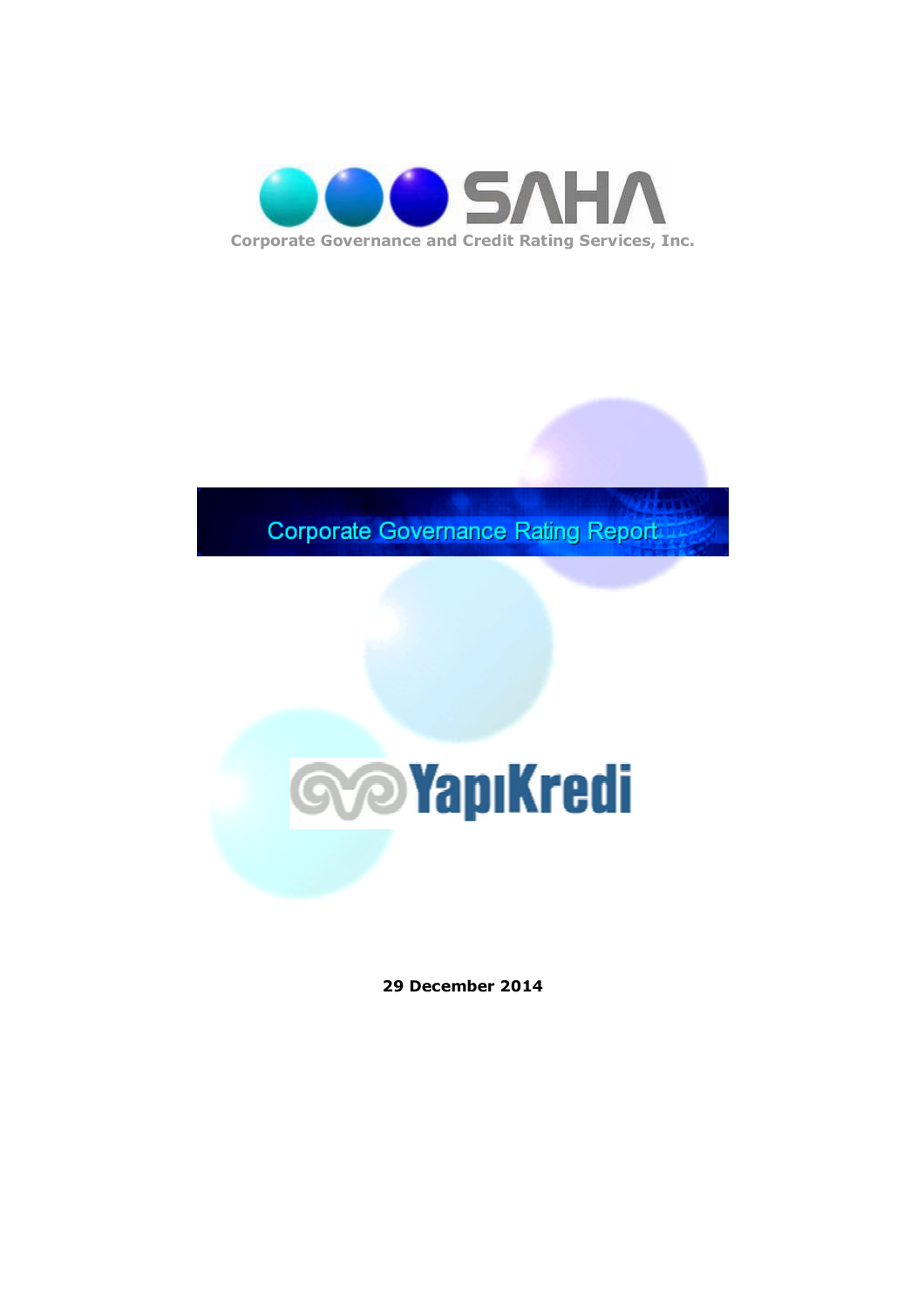# **CONTENTS**

|            | Rating and Executive Summary                                                                                                                                                                                                                                                                                                                  |              |                                          |  |              |  | 3                                  |
|------------|-----------------------------------------------------------------------------------------------------------------------------------------------------------------------------------------------------------------------------------------------------------------------------------------------------------------------------------------------|--------------|------------------------------------------|--|--------------|--|------------------------------------|
|            | Rating Methodolgy                                                                                                                                                                                                                                                                                                                             |              |                                          |  |              |  | 5                                  |
|            | <b>Bank Overview</b>                                                                                                                                                                                                                                                                                                                          |              |                                          |  |              |  | 6                                  |
|            | <b>SECTION 1: SHAREHOLDERS</b>                                                                                                                                                                                                                                                                                                                |              |                                          |  |              |  | 8                                  |
|            | Facilitating the Exercise of Shareholders' Statutory Rights<br>Shareholders' Right to Obtain and Evaluate Information.<br><b>Minority Rights</b><br>General Shareholders' Meeting<br>Voting Rights.<br>Dividend Rights<br><b>Transfer of Shares</b>                                                                                           | $\mathbf{r}$ | à.                                       |  |              |  | 8<br>9<br>9<br>9<br>10<br>10<br>11 |
|            | SECTION 2: PUBLIC DISCLOSURE AND TRANSPARENCY .                                                                                                                                                                                                                                                                                               |              |                                          |  |              |  | 12                                 |
|            | Corporate Web Site .<br>Annual Report.<br>External Audit.                                                                                                                                                                                                                                                                                     |              |                                          |  |              |  | 12<br>13<br>14                     |
|            | <b>SECTION 3: STAKEHOLDERS.</b>                                                                                                                                                                                                                                                                                                               |              |                                          |  |              |  | 15                                 |
|            | Bank Policy Regarding Stakeholders<br>Stakeholders' Participation in the Bank Management<br>Bank Policy on Human Resources<br>Relations with Credit Customers and Creditors<br>Ethical Rules & Social Responsibility<br>Sustainability .                                                                                                      |              | the company's property and the company's |  |              |  | 15<br>15<br>16<br>16<br>16<br>17   |
|            | SECTION 4: BOARD OF DIRECTORS.                                                                                                                                                                                                                                                                                                                |              |                                          |  |              |  | 19                                 |
|            | Functions of the Board of Directors.<br>Principles of Activity of the Board of Directors<br>Structure of the Board of Directors.<br>Conduct of the Meetings of the Board of Directors.<br>Committees Established Within the Board of Directors<br>Remuneration of the Board of Directors and Managers<br>With Administrative Responsibility . |              |                                          |  | $\mathbf{r}$ |  | 19<br>19<br>20<br>20<br>20<br>21   |
|            | Rating Definitions                                                                                                                                                                                                                                                                                                                            |              |                                          |  |              |  | 23                                 |
| Disclaimer |                                                                                                                                                                                                                                                                                                                                               |              |                                          |  |              |  | 24                                 |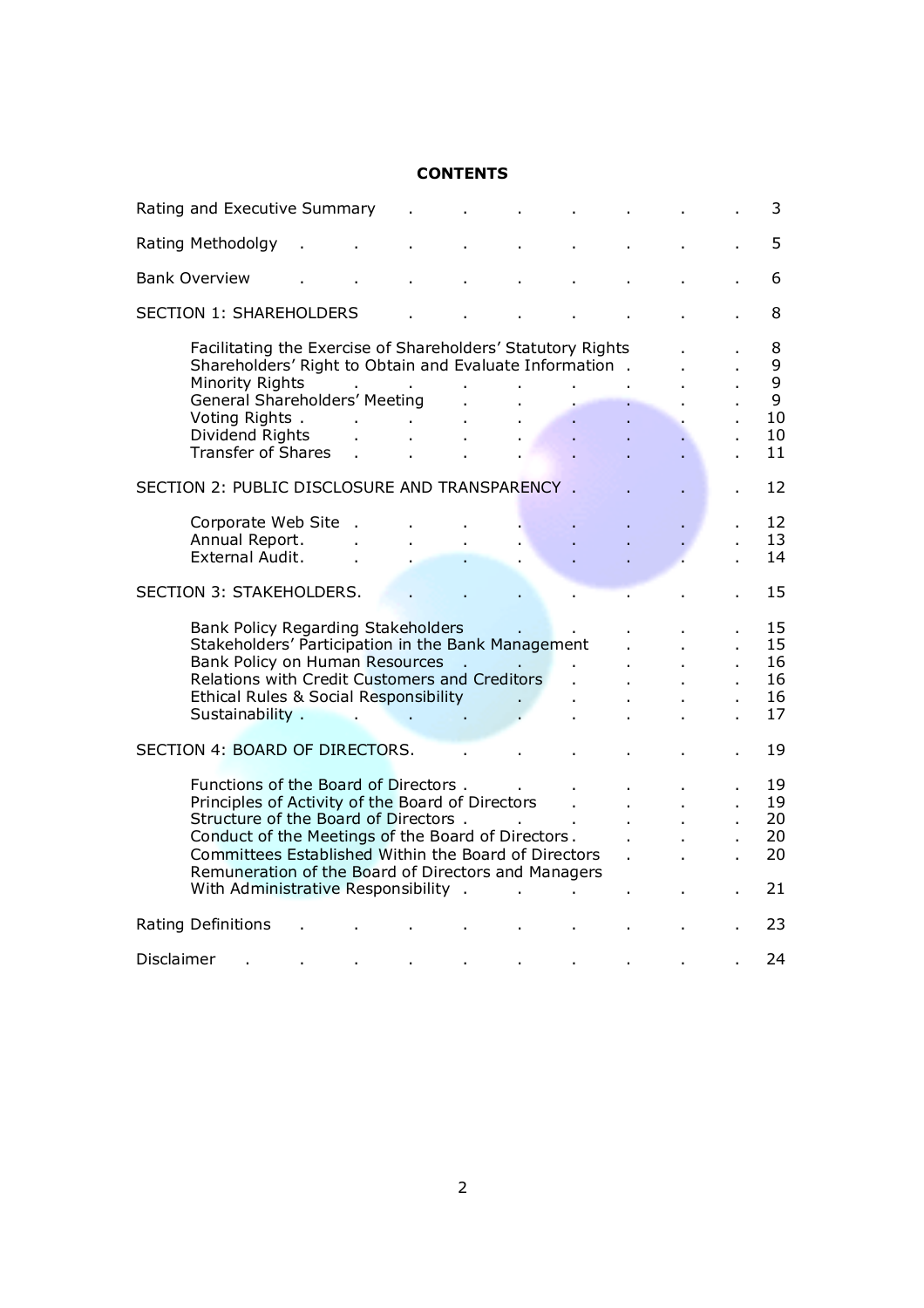

# **YAPI VE KREDİ BANKASI A.Ş. (YKBNK)**



Yapı ve Kredi Bankası A.Ş.'s (Yapı Kredi) previous rating of 8.82, which was set on the basis of our new methodology on March 3<sup>rd</sup>, 2014, is revised as **9.25**. Our rating methodology (page 5) is based on the Capital Markets Board's (CMB) "Corporate Governance Principles".

The bank's corporate governance rating is revised as above in consideration with the importance given by Yapı Kredi to corporate governance principles, its willingness to carry out the compliance process continuously and dynamically and improvements which had been initiated in this direction.

Additionally, Yapı Kredi takes place in the World Corporate Governance Index (WCGI) published by SAHA on July 4, 2014. Details of the World Corporate Governance Index (WCGI) published by SAHA can be accessed at http://www.saharating.com.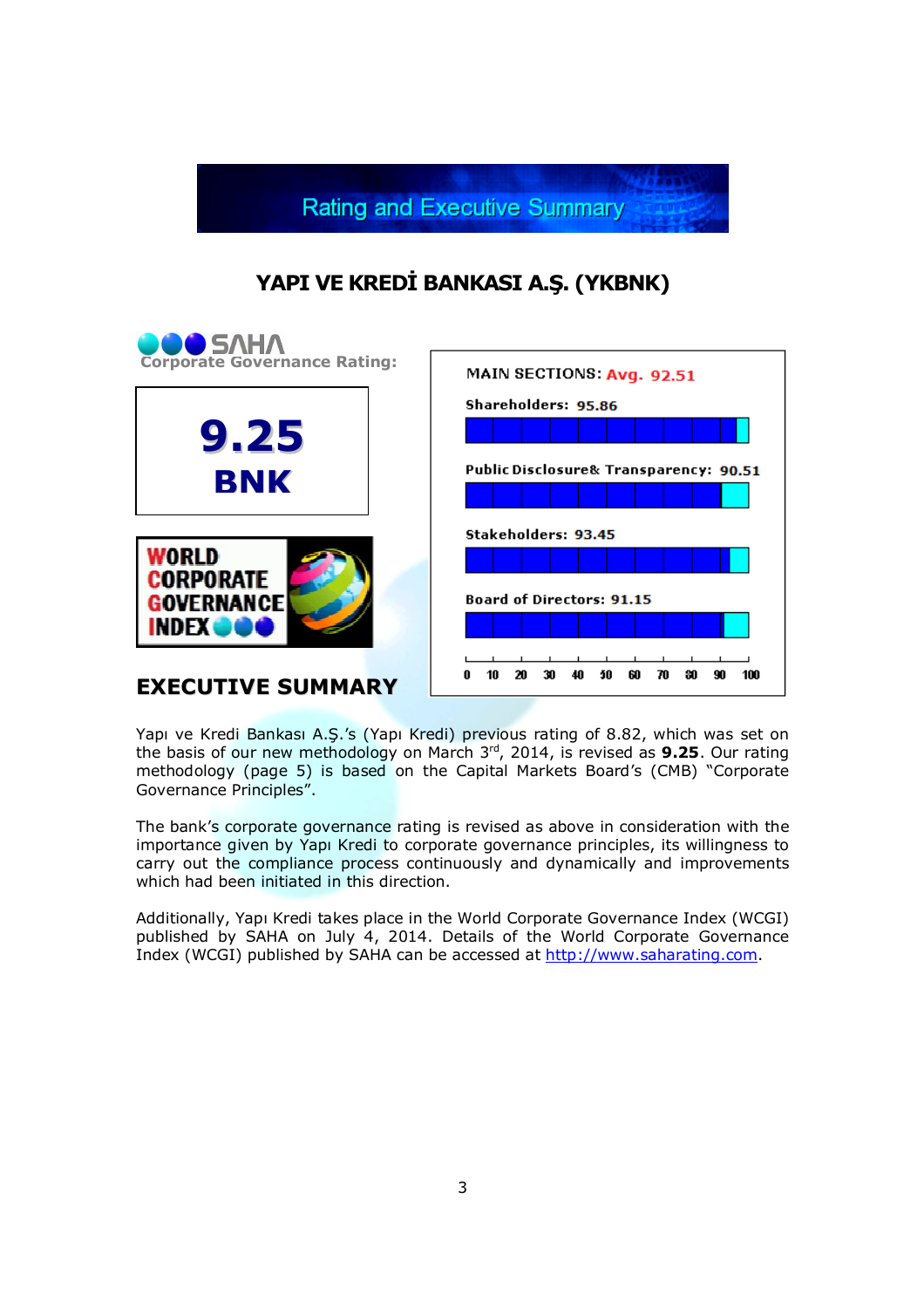Yapı Kredi is rated with **9.59** under the **Shareholders** heading. Exercise of shareholders' rights complies with the legislation, articles of association and other internal rules and regulations, and measures have been taken to ensure the exercise of these rights. All procedures prior to the general shareholders' meeting as well as the conduct of the meeting comply with the legislation, rules and regulations. There are no voting privileges. The bank has a dividend policy which is disclosed to the public. On the other hand, the rate of minority rights in the bank's articles of association is adopted as prescribed for public joint stock companies (%5).

Yapı Kredi attained **9.05** under the **Public Disclosure and Transparency** chapter. The bank has a comprehensive web site. Public announcements are made via all communications channels and are in accordance with CMB and Borsa Istanbul (BIST) rules and regulations. The annual report complies with the legislation, comprehensive and informative. The agreement and work conducted with the external auditor also complies with the legislation. Nevertheless, non-disclosure of the names of ultimate controlling shareholders and benefits provided to board members and senior management on individual basis are areas in need of further refinement.

On the topic of **Stakeholders**, Yapı Kredi scored **9.35**. The bank has a written and advanced human resources policy. Code of ethics is publicly available through the corporate web site. The bank complies with environmental laws. Corporate Social Responsibility and Sustainability work is highly satisfactory. Yapı Kredi qualified to be included in the BIST Sustainability Index established in 2014. However, a written compensation policy for employees is not established.

From the perspective of the principles regarding the **Board of Directors**, Yapı Kredi's tally is **9.12**. The board of directors fulfills all duties regarding bank needs. The board of directors consists of 12 members and 5 of them are independent. Corporate Governance, Audit, and Remuneration Committees are established within the board of directors and their working principles are disclosed to public. There are 3 female members on the board of directors. However, non-establishment of a Nomination Committee is an area in need of improvement.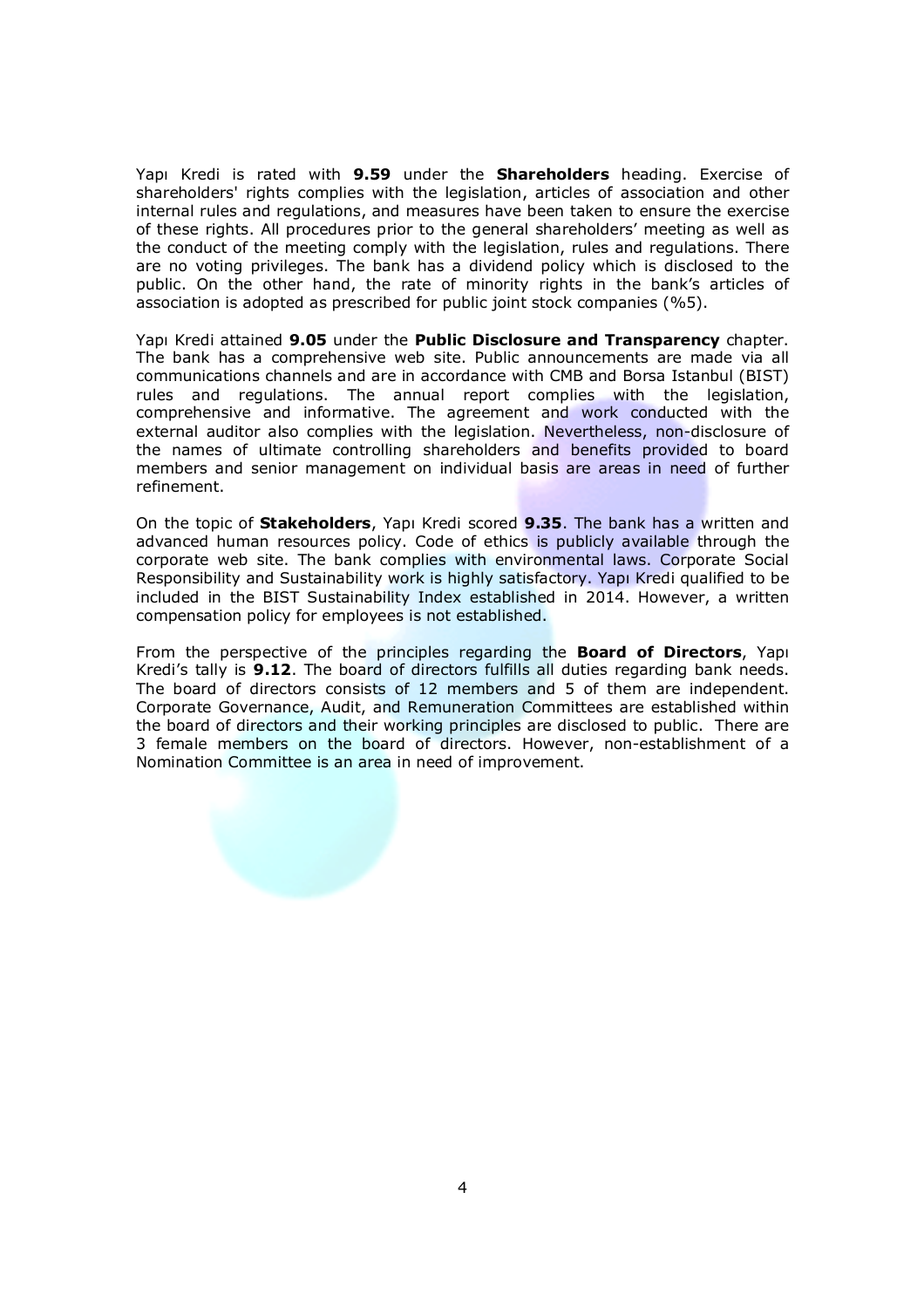Rating Methodology

SAHA's methodology for rating the degree of compliance with the Principles of Corporate Governance is based upon the CMB's "Corporate Governance Principles" released on January 2014.

The CMB based these principles on the leading work of The World Bank, The Organization of Economic Cooperation and Development (OECD), and the Global Corporate Governance Forum (GCGF) which has been established in cooperation with the representatives of the preceding two organizations and private sector. Experts and representatives from the CMB, Borsa Istanbul and the Turkish Corporate Governance Forum have participated in the committee that was established<br>by the CMB for this purpose. by the CMB for this Additionally; many qualified academicians, private sector representatives as well as various professional organizations and NGOs have stated their views and opinions, which were added to the Principles after taking into account country specific issues. Accordingly, these Principles have been established as a product of contributions from all highlevel bodies.

Certain applications of the Principles are based on "comply or explain" approach and others are mandatory. However, the explanation concerning the implementation status of the Principles, if not detailed reasoning thereof, conflicts arising from inadequate implementation of these Principles, and explanation on whether there is a plan for change in the bank's governance practices in future should be mentioned in the annual report and disclosed to public.

The Principles consist of four main sections: shareholders, public disclosure and transparency, stakeholders, and the board of directors.

Based on these Principles, the SAHA Corporate Governance Rating methodology features around 330 subcriteria. During the rating process, each criterion is evaluated on the basis of information provided by the bank officials and disclosed publicly. Some of these criteria can be evaluated by a simple YES/NO answer; others require more detailed analysis and examination.

SAHA assigns ratings between 1 (weakest) and 10 (strongest). In order to obtain a rating of 10, a bank should be in full and perfect compliance with the Principles (see Rating Definitions, p.23).

To determine the total rating score for each main section parallel to the CMB's Corporate Governance Principles, SAHA allocates the following weights:

Shareholders:**25%** Public Disclosure and Transparency: **25%** Stakeholders: **15%** Board of Directors: **35%**

To determine the final overall rating, SAHA utilizes its proprietary methodology which consists of subsection weightings and weightings for the criteria there under. A separate rating is assigned to each one of the main sections as well.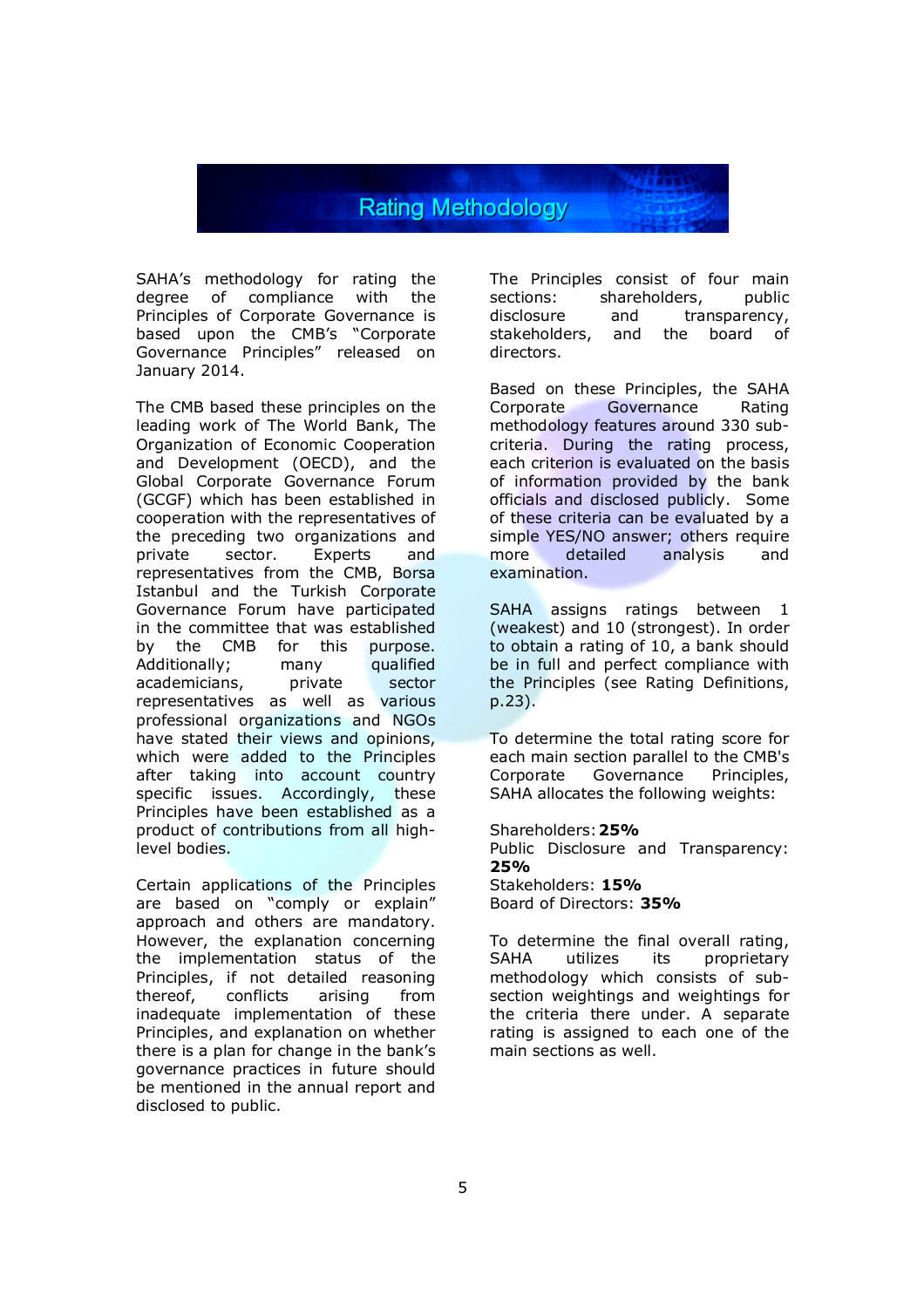**Company Overview** 

| YAPI VE KREDİ BANKASI A.Ş.                                                 |                                                                                                                                            |  |  |
|----------------------------------------------------------------------------|--------------------------------------------------------------------------------------------------------------------------------------------|--|--|
| <b>Sop Yapı Kredi</b>                                                      | <b>Chairman of the Board</b><br>Mustafa V. Koç<br><b>Executive Director / General Manager</b><br>H. Faik Açıkalın                          |  |  |
| Yapı Kredi Plaza D Blok, 34330,<br>Levent-Istanbul<br>www.yapikredi.com.tr | <b>Shareholder Relations Department</b><br><b>Manager</b><br><b>Erdinç Tetik</b><br>Tel: (0212) 339 64 31<br>erdinc.tetik@yapikredi.com.tr |  |  |

Turkey's first privately-owned, retail focused bank Yapı Kredi, is the fourth largest private bank in Turkey with total asset size of TL 182.0 billion as of 30 September 2014.

Yapı Kredi is a fully integrated financial services group supported by domestic and international subsidiaries. The Bank serves its customers through (i) retail banking (comprising of individual banking, Small and Medium Size Enterprises (SME) banking and card payment systems), (ii) corporate and commercial banking, and (iii) private banking and wealth management supported by domestic subsidiaries in asset management, brokerage, leasing and factoring as well as international banking operations in the Netherlands, Russia and Azerbaijan.

Yapı Kredi's branch network consists of 978 branches covering all regions of Turkey supported by an employee base of 18,762 people. In addition, Yapı Kredi has advanced alternative delivery channels (ADCs) which handle 83% of total banking transactions. The Bank's ADCs comprise an ATM network with 3,340 ATMs (7.5% market share), innovative internet banking with more than 3.9 million customers, leading mobile banking with 10.9% market share, two award winning call centers realising around 50 million customer contacts on annual basis and 478 thousand POS terminals.

The Bank ranks fifth in total cash loans with 9.9% market share and sixth in total deposits with 9.8% market share as of 30 September 2014. In credit cards, Yapı Kredi has been the market leader for the last 26 years and maintains leadership position in outstanding volume (20.5% market share), issuing volume (18.5% market share) and number of credit cards (17.9% market share). The Bank also has leading positions in leasing (#1 with 17.7% market share), factoring (#1 with 15.0% market share), mutual funds (#2 with 17.7% market share) and brokerage (#2 with 7.5% market share).

The Bank's main shareholder is Koç Financial Services (KFS) with 81.8% ownership. KFS is a 50%-50% joint venture between Koç Group and UniCredit Group. The remaining 18.2% is publicly traded on Borsa Istanbul. In addition, the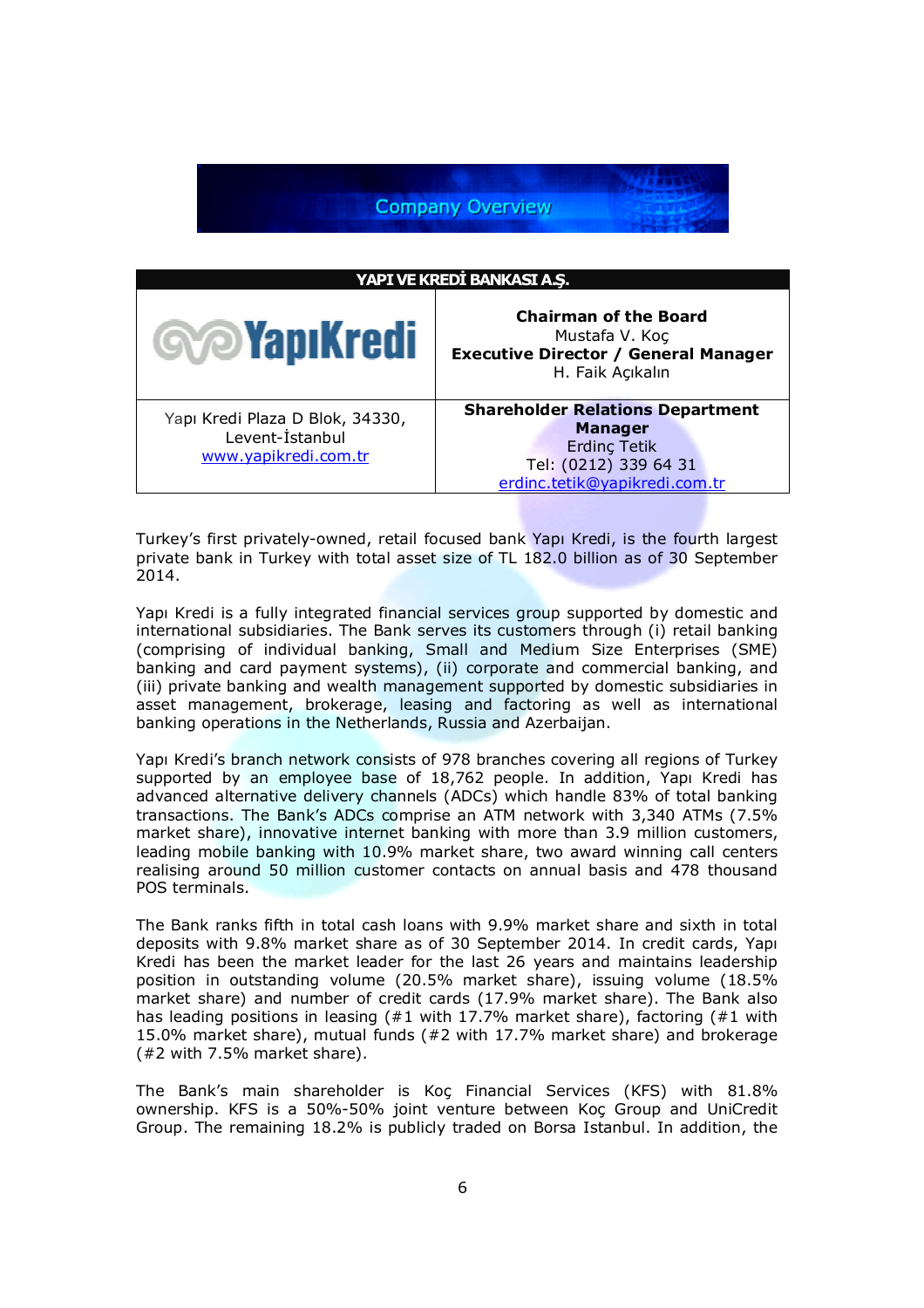Global Depository Receipts that represent the Bank's shares are quoted on the London Stock Exchange.

Public shares of the bank are traded under "YKBNK" code at BIST National Market and Yapı Kredi is a constituent of BIST BANKS / BIST CORPORATE GOVERNANCE / BIST FINANCIALS / BIST SUSTAINABILITY / BIST ALL SHARES / BIST NATIONAL / BIST 10 BANKS / BIST 100 / BIST 30 AND BIST 50 indices.

Capital structure of the bank is as follows:

| Yapı ve Kredi Bankası A.Ş. Capital Structure |                  |              |  |
|----------------------------------------------|------------------|--------------|--|
| <b>Shareholder</b>                           | Amount (TL)      | Percentage % |  |
| Koç Finansal Hizmetler A.S. *                | 3,555,712,396.07 | 81.80        |  |
| Other (Free Float)                           | 791,338,887.93   | 18.20        |  |
| <b>Total</b>                                 | 4,347,051,284.00 | 100.00       |  |

 \* Koç Finansal Hizmetler is a 50%-50% joint venture between Koç Group and UniCredit Group.

|  |  | The board of directors of the bank is composed as follows: |  |
|--|--|------------------------------------------------------------|--|
|--|--|------------------------------------------------------------|--|

| Yapı ve Kredi Bankası A.Ş. Board of Directors |                                                                                                                                        |                              |  |  |
|-----------------------------------------------|----------------------------------------------------------------------------------------------------------------------------------------|------------------------------|--|--|
| <b>Name</b>                                   | Title                                                                                                                                  | <b>Executive/Independent</b> |  |  |
| Mustafa V. Koç                                | Chairman                                                                                                                               | Non-executive                |  |  |
| Gianni Franco Giacomo<br>Papa                 | Vice-chairman / Audit<br>Committee Chairman /<br>Corporate Governance<br>Committee Member /<br><b>Remuneration Committee</b><br>Member | <b>Independent Member</b>    |  |  |
| H. Faik Açıkalın                              | Executive Director /<br>General Manager                                                                                                | Executive                    |  |  |
| Carlo Vivaldi                                 | Executive Director /<br><b>Assisstant General</b><br>Manager                                                                           | Executive                    |  |  |
| Osman Turgay Durak                            | Member / Corporate<br>Governance Committee<br>Member / Remuneration<br><b>Committee Member</b>                                         | Non-executive                |  |  |
| F. Füsun Akkal Bozok                          | Member / Audit<br><b>Committee Member</b>                                                                                              | <b>Independent Member</b>    |  |  |
| Ahmet Fadıl Ashaboğlu                         | Member                                                                                                                                 | Non-executive                |  |  |
| Dr. Jürgen Kullnigg                           | Member                                                                                                                                 | Non-executive                |  |  |
| Francesco Giordano                            | Member / Audit<br>Committee Member                                                                                                     | <b>Independent Member</b>    |  |  |
| Laura Stefania Penna                          | Member                                                                                                                                 | Non-executive                |  |  |
| Adil Giray Öztoprak                           | Member / Audit<br>Committee Member                                                                                                     | <b>Independent Member</b>    |  |  |
| Benedetta Navarra                             | Member / Audit<br><b>Committee Member</b>                                                                                              | <b>Independent Member</b>    |  |  |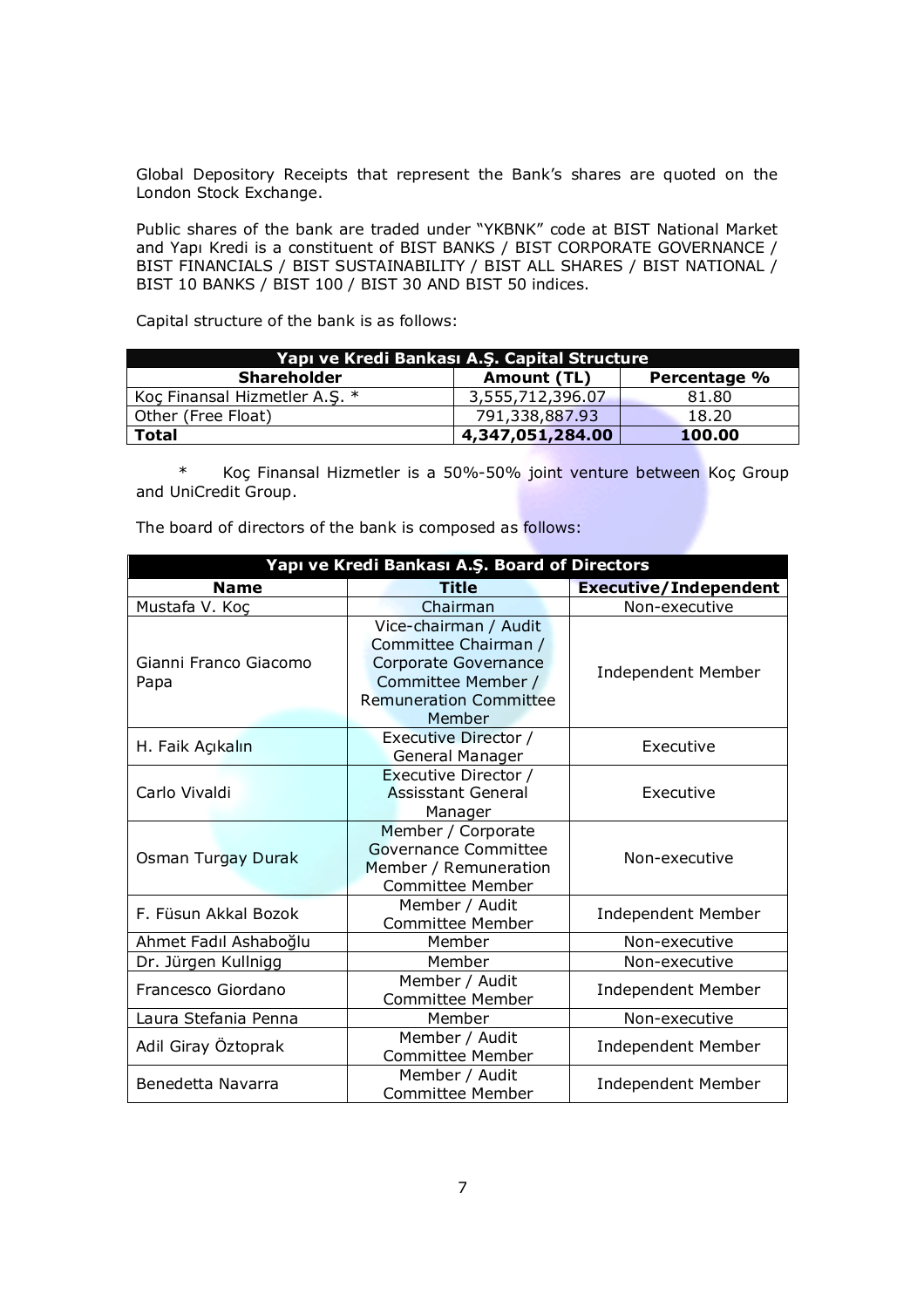# **SECTION 1: SHAREHOLDERS**



### **SYNOPSIS**

| ┿                | Equal treatment of shareholders                                                                                                 |
|------------------|---------------------------------------------------------------------------------------------------------------------------------|
| $\ddag$          | Active investor relations<br>department                                                                                         |
| ┿                | General shareholders' meetings<br>are conducted in compliance<br>with the legislation                                           |
| $\pm$            | Preparation and disclosure prior<br>to general shareholders'<br>meetings are satisfactory                                       |
| $\boldsymbol{+}$ | Dividend policy exists and<br>disclosed to the public                                                                           |
| $\pm$            | No voting privileges                                                                                                            |
|                  | Provision in the articles of<br>association on realization of the<br>general shareholders' meetings<br>open to public           |
|                  | Minority rights are not recognized<br>for shareholders who possess an<br>amount less than one-twentieth<br>of the share capital |

#### **1.1. Facilitating the Exercise of Shareholders' Statutory Rights:**

The bank conducts its relations with shareholders through the KFH Subsidiaries and Shareholder Relations Unit and Yapı Kredi Investor Relations Unit.

Along with other units of the bank the units in question play an active role in protecting and facilitating shareholders' rights and in particular the right to obtain and review

information, and its duties are as follows;

- a) To ensure that the records<br>relating to the written relating to the correspondence with the investors and other information are kept in a healthy, safe and updated manner.
- b) To respond to the queries of the shareholders requesting written information on the bank.
- c) To ensure the general shareholders' meeting is held in compliance with the applicable legislation, articles of association and other bank bylaws.
- d) To prepare the documents that might be used by shareholders in the general shareholders' meeting.
- e) To supervise the fulfillment of the obligations arising from capital markets legislation including all corporate governance and public disclosure matters.

Information and explanations that may affect use of shareholders' rights are available and up to date on the corporate web site.

KFH Subsidiaries and Shareholder Relations Unit Director, Mr. Erdinç Tetik and Subsidiary Relations and Subsidiaries Accounting Manager, Mr. Hasan Sadi is holder of Capital Market Activities Advanced Level and Corporate Governance Rating Specialist Licenses as stated in the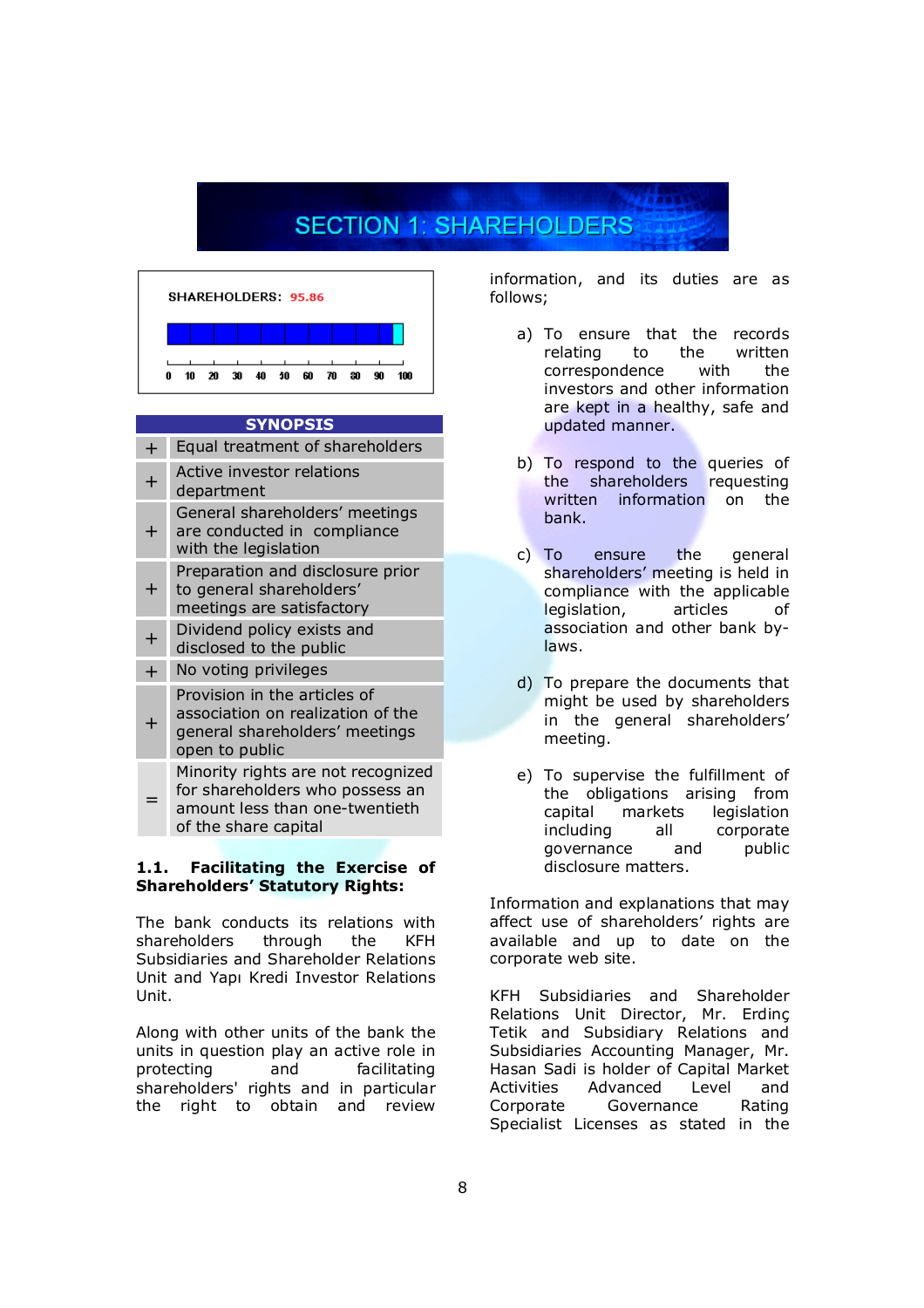Corporate Governance Principles Communiqué.

#### **1.2. Shareholders' Right to Obtain and Evaluate Information:**

There is no evidence of any hindering process or application regarding the appointment of a special auditor.

All kinds of information about the bank required by the legislation are provided in a complete, timely, honest, and diligent manner and there is no fine/warning received in this regard.

The bank has constituted a disclosure policy, submitted it to the general shareholders' meeting for approval and disclosed it to public on the corporate web site.

## **1.3 Minority Rights:**

Maximum care is given to the exercise of minority rights. However, minority rights are not recognized for shareholders who hold an amount less than one-twentieth of the share capital and the bank has adopted exactly the rate foreseen in the legislation for listed companies.

#### **1.4. General Shareholders' Meeting:**

In addition to the methods of invitation in the legislation and in order to<br>ensure attendance of maximum ensure attendance number of shareholders, the invitation to the general shareholders' meeting held on 27 March 2014 is performed through all means of communication available to the bank on 26 February 2014 in accordance with the Corporate Governance Principles.

All announcements prior to the general shareholders' meeting included information such as the date and time of the meeting; without any ambiguity, the exact location of the meeting; agenda items of the

meeting; the body inviting to the general shareholders' meeting; and the location where annual report, financial statements and other meeting documents can be examined.

Commencing from the date of announcement of invitation for the general shareholders' meeting, following documents are made available to all shareholders for examination purposes in convenient locations including the headquarters or branches of the bank, and the electronic media;

- the annual report
- financial statements and reports
- all other related documents
- pertaining to the agenda items
- dividend distribution proposal

Shareholders are informed of the following issues prior to the general shareholders' meeting via the corporate web site;

a. the total number of shares and voting rights reflecting the bank's shareholding structure as of the date of disclosure, privileged share groups within the bank capital, voting rights and nature of such privileges,

b. grounds for dismissal and replacement of board members, candidates' backgrounds and tasks carried out in the last decade, the nature and significance level of their relationship with the bank and its related parties, whether they are independent or not, and information on similar issues.

c. previous and new amendments on the articles of association.

Agenda items were put under a separate heading and expressed clearly in a manner not to result in any misinterpretations. Expressions like "other" and "various" were not used. Information submitted to the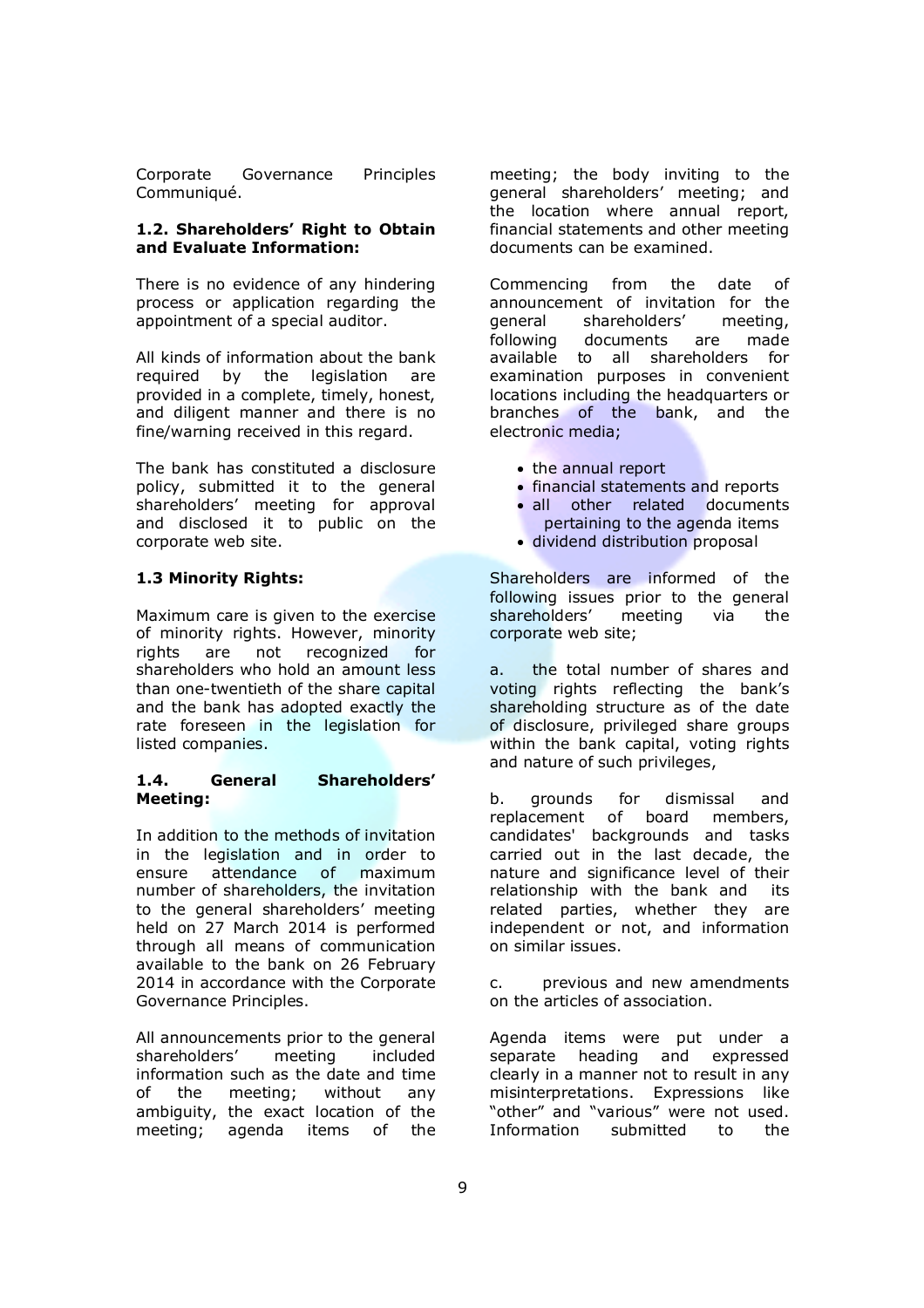shareholders prior to the conduct of the general shareholders' meeting was related to the agenda items.

Chairman of the meeting made advance preparations for the execution of the general shareholders' meeting and obtained necessary information in line with the Turkish Commercial Code, the Law and legislation.

General shareholders' meetings took place at headquarters of the bank.

Items on the agenda were conveyed in detail and in a clear and understandable way by the chairman of the meeting and shareholders were given equal opportunity to voice their opinions and ask questions. The chairman made sure that each question was answered directly at the meeting provided that they do not constitute a trade secret.

The members of the board of directors related with those issues of a special nature on the agenda, other related persons, authorized persons who are responsible for preparing the financial statements and auditors were present to give necessary information and to answer questions at the general shareholders' meeting.

In addition, attendance of the absolute majority of the board members to the general shareholders' meeting is deemed positive by us.

A separate agenda item for the general shareholders' included the proposal for permission to be granted pursuant to the articles 395 and 396 of the Turkish Commercial Code, to shareholders who have control of the management, members of the board of directors, top executives, their spouses and up to second degree blood relatives to execute transactions and compete with the bank or its affiliates. Shareholders were informed that no transaction which caused any

conflict of interest was carried out on 2013 in this regard.

Shareholders were informed, with a separate agenda item, of all donations and grants within the reporting period along with amounts and beneficiaries. Also an upper limit for the donations of 2014 was set.

Principles of donations and grants are included in the articles of association of the bank.

In addition, there is a provision in the articles of association of the bank, in line with Corporate Governance Principles, allowing the attendance of those including stakeholders and media with no voting rights.

A disclosure document on agenda items was also prepared.

Information on shareholders' demands to add items on the agenda and grounds for acceptance/rejection was included in this document.

# **1.5. Voting Rights:**

At Yapı Kredi, all shareholders, including those who reside abroad, are given the opportunity to exercise their voting rights conveniently and appropriately.

There are no voting privileges.

There is no application which prevents representation of publicly held shares in management.

## **1.6. Dividend Rights:**

The dividend policy of Yapı Kredi is clearly defined, submitted to the shareholders at the general shareholders' meeting and disclosed to public on the corporate web site.

The bank's dividend distribution policy contains minimum information clear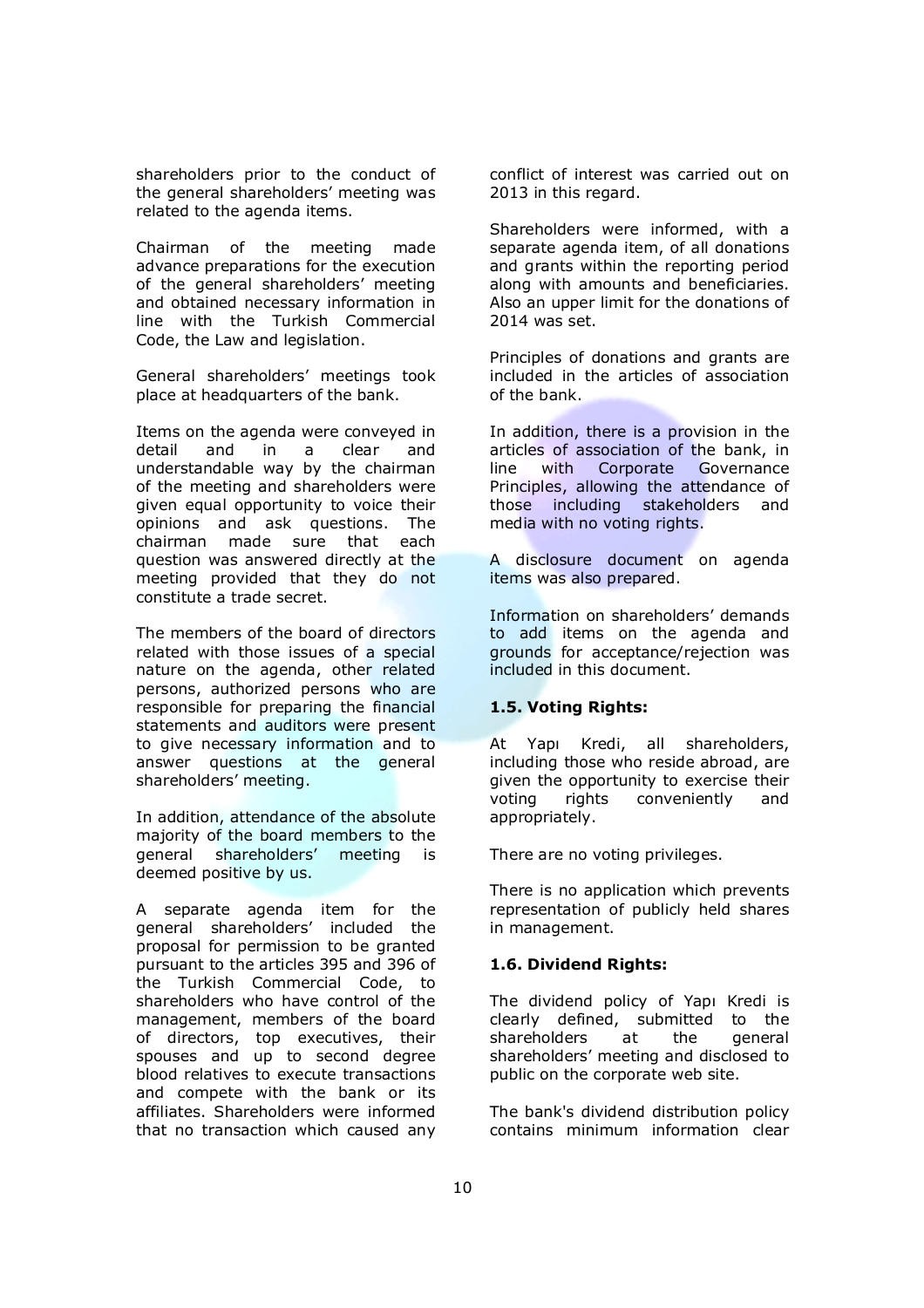enough for investors to predict any future dividend distribution procedures and principles.

A balanced policy is followed between the interests of the shareholders and those of the bank.

There are no privileges to partake of the profits.

A total gross cash dividend of TL 388,000,000 was distributed from 2013 net income of TL 3,042,826,085.32 as per the resolution adopted at the general shareholders' meeting held on 27 March 2014.

There is a provision in the articles of association on advance dividend payments.

# **1.7. Transfer of Shares:**

The articles of association of the bank do not contain any provisions that impede the transfer of shares.

No difficulties on free transfer of shares were observed.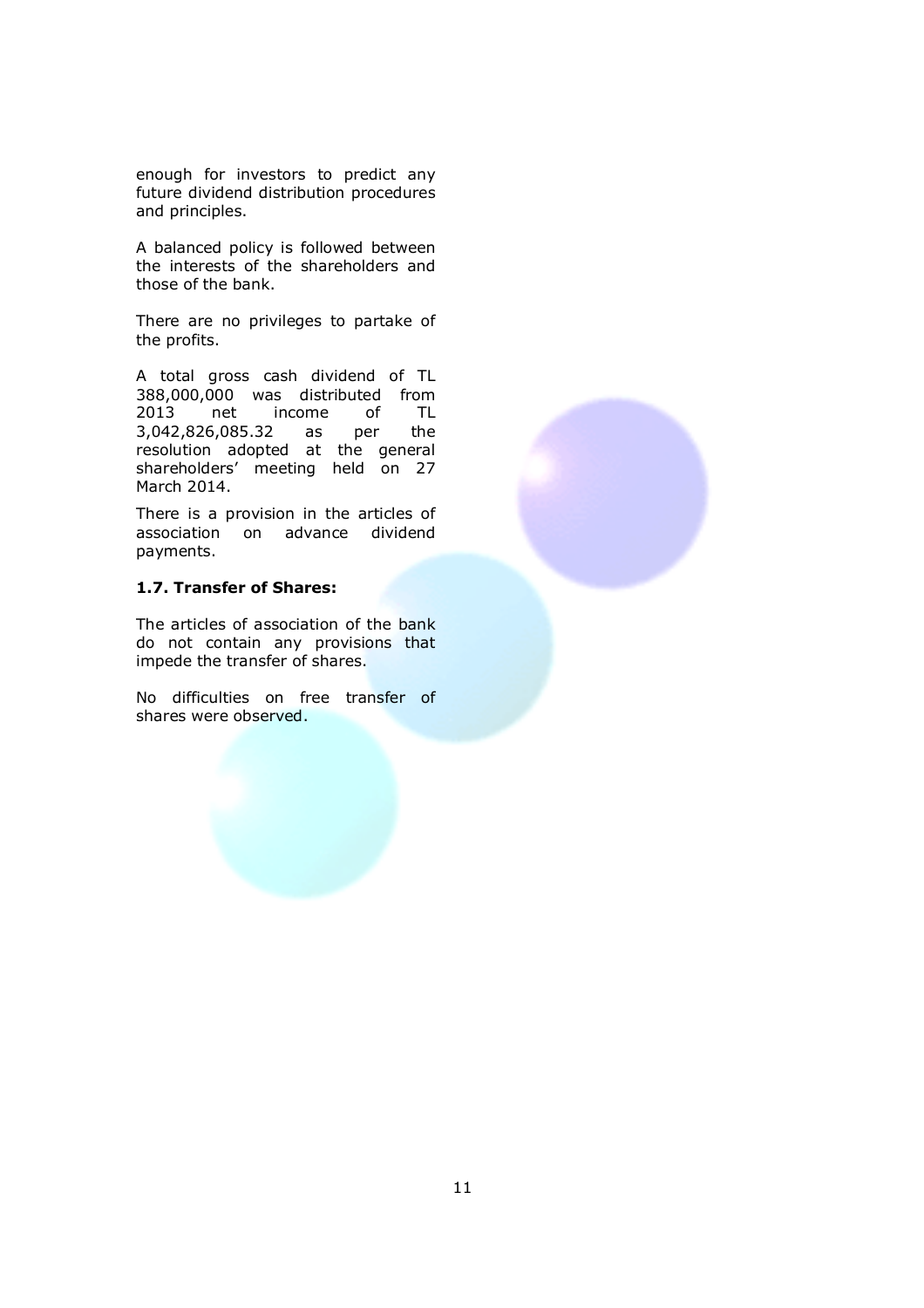# **SECTION 2: PUBLIC DISCLOSURE AND TRANSPARENC**



#### **SYNOPSIS**

| ╄ | Comprehensive web site,<br>actively used for public<br>disclosure, English version exists        |
|---|--------------------------------------------------------------------------------------------------|
| ╄ | Annual report complies with the<br>legislation, comprehensive and<br>informative                 |
| ╇ | Agreement and studies<br>conducted with external auditors<br>comply with the legislation         |
|   | Benefits provided to board<br>members and senior<br>management not listed on<br>individual basis |
|   | Names of ultimate controlling                                                                    |

 shareholders are not disclosed

# **2.1. Corporate Web Site:**

Corporate web site (www.yapikredi.com.tr) is actively used for disclosure purposes and the information contained therein is timely updated.

Along with the information required to<br>be disclosed pursuant to the be disclosed pursuant to the legislation, the bank's web site includes; trade register information, information about latest shareholder and management structure, the date and the number of the trade registry gazette on which the changes are published along with the final version of the bank's articles of association, publicly disclosed material information, periodical financial statements, annual reports, agendas of the general

shareholders' meetings and list of participants and minutes of the general shareholders' meeting, form for proxy voting at the general shareholders' meeting, disclosure policy, dividend distribution policy, ethical rules of the bank, frequently asked questions including requests for information, questions and notices, and responses thereof.

In this context, information on at least the last 5 years can be reached on the web site.

With the exception of material disclosures and footnotes, in accordance with the Capital Markets legislation, the bank also discloses financial statements on KAP (Public Disclosure Platform) and simultaneously in English.

The information contained on the web site exists also in English for the benefit of international investors.

The bank's web site also includes; investor presentations, working principles of the committees, the vision/mission of the bank established by the board, information on dividend payments and capital increases, disclosure area, general shareholders' meeting internal quidelines, information on corporate social responsibility/sustainability activities, information on senior management, financial data, main ratio analysis, timetable on events and developments which are of interest to investors, corporate web site privacy policy, and the human resources policy.

The bank did not receive any warning/impunity due to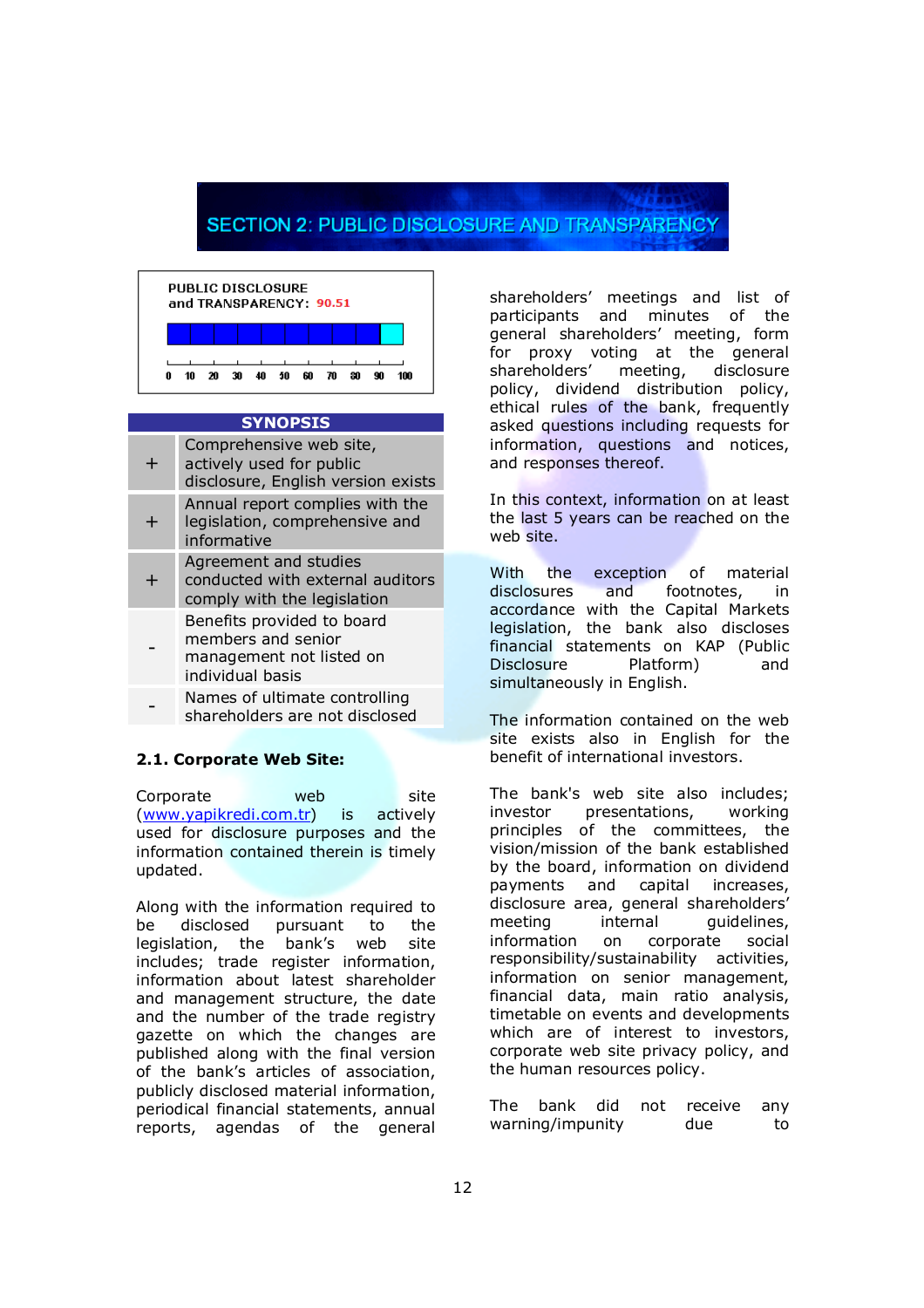deficiencies/disruptions on its corporate web site.

On the other hand, the bank's shareholding structure along with the names, amount and rate of the shares, along with nature of privileges held by the bank's ultimate controlling individual shareholders over 5% as identified after being released from indirect or cross shareholding relationships between co-owners is not disclosed to the public.

## **2.2. Annual Report:**

Annual report is prepared in detail by the board of directors to provide public access to complete and accurate information on the bank and it covers information such as;

- a. period covered by the report, the title of the bank, trade register number, contact information,
- b. the names and surnames of the chairman, members and executive members involved in the management and supervisory boards during the covered period, their limits of authority, tenure of office (with start and end dates),
- c. the sector in which the bank operates and information on its position in the sector,
- d. qualifications of the units within the bank, general descriptions related to the amount of loans and interest rates, credit conditions with yearly developments, productivity rates and causes of significant changes compared to previous years,
- e. progress on investments, the eligibility status on incentives, and to what extent,
- f. changes and justifications on the articles of association during the period,
- g. Corporate Governance Principles Compliance Report,
- h. information on related party transactions,
- i. other issues not included in the financial statements, but are beneficial for users,
- j. nature and amount of the capital market instruments issued,
- k. the bank's organization, capital and ownership structure and any changes in the related accounting period,
- l. all benefits provided to staff and workers, information on number of personnel,
- m. dividend distribution policy,
- n. basic ratios on the financial position, profitability and solvency,
- o. the bank's financing resources and risk management policies,
- p. information on major events occured between the closing of the accounting period and the date of the general shareholders' meeting where financial statements are evaluated.

In addition to the matters specified in the legislation, following issues also took place in the annual report:

- a. external duties of board members and executives,
- b. members of the committees within the board and the working principles of the committees,
- c. the number of board meetings held during the year and participation rate of the members,
- d. information on cross shareholding in excess of 5% of the capital,
- e. benefits and vocational training of employees, and other bank activities that give rise to social and environmental results,
- f. rating results.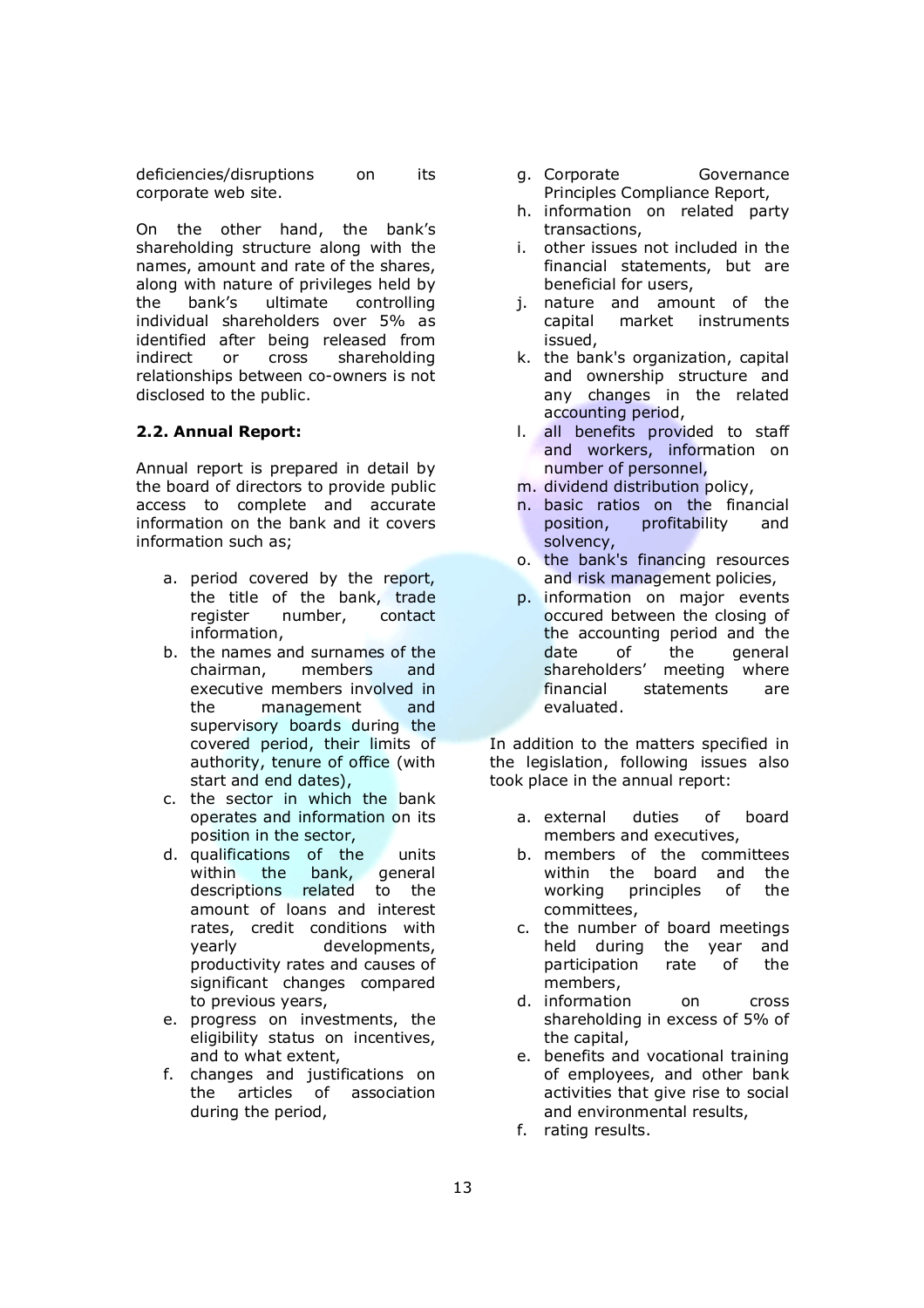On the other hand, declaration of independence of the independent board members is not included in the annual report. Also benefits provided to board members and senior executives are mentioned collectively, but best application of Corporate Governance Principles dictate that this information is given on an individual basis.

In addition the annual reports do not contain information on permitted conducted activities of board members on transactions with the bank on their behalf or someone else within the scope of competition restrictions. This information is presented to the<br>shareholders at the general shareholders at the shareholders' meeting as a separate agenda item.

# **2.3. External Audit:**

The external audit of the bank is conducted by Güney Bağımsız Denetim ve Serbest Muhasebecilik Mali Müşavirlik A.Ş., a member of Ernst & Young Global group with a worldwide experience.

There has not been a situation during the latest reporting period where the external auditor avoided to express its opinion and not signed the audit report, nor has reported a qualified opinion.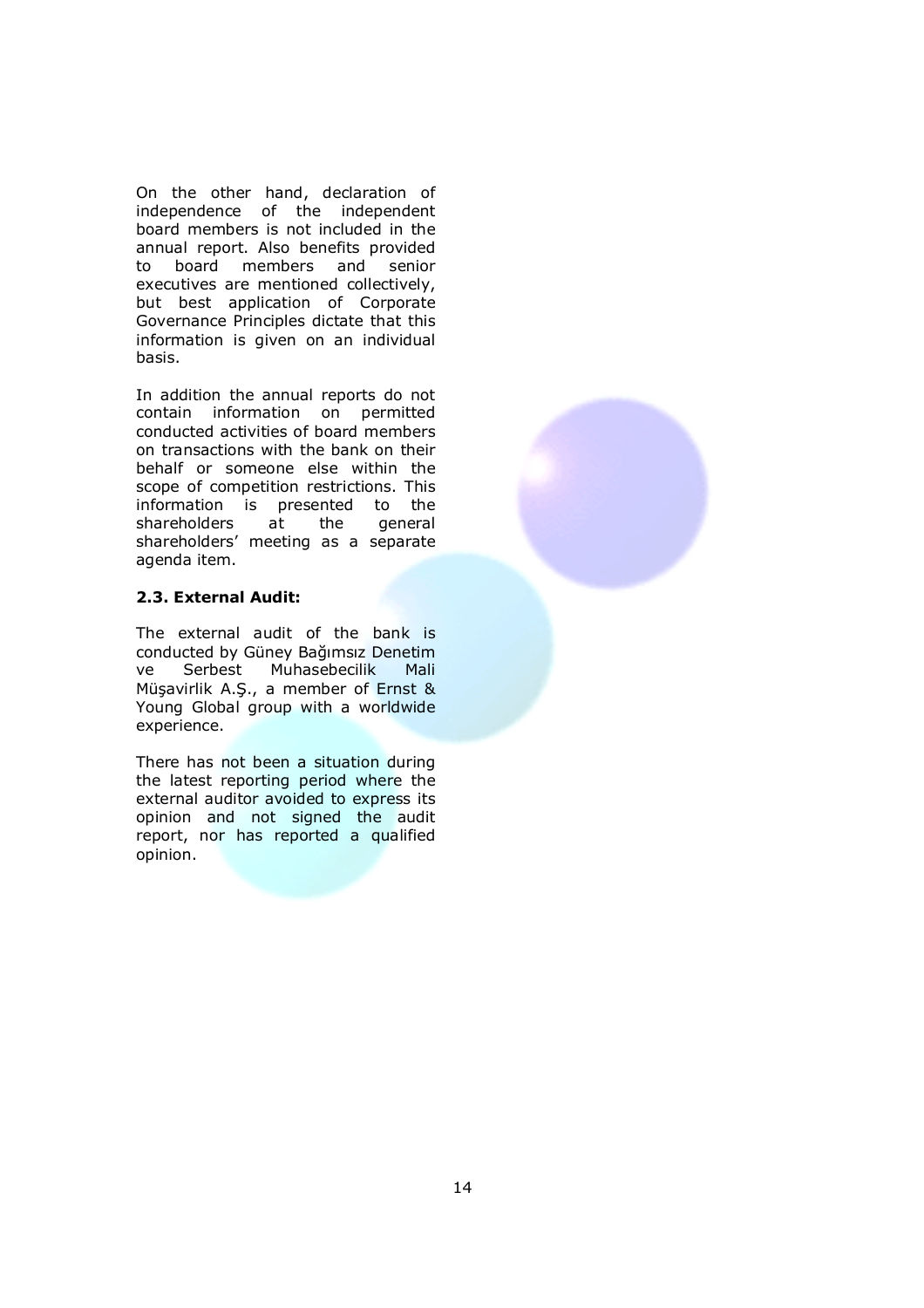# **SECTION 3: STAKEHOLDERS**



#### **SYNOPSIS**

- + Efficient Human Resources policy
- + Strict quality standards in bank's business and operations
- $+$ Code of ethics established and disclosed to the public
- Compliance with environmental laws, Corporate Social
- + Responsibility and Sustainability studies are at satisfactory levels
- A written employee compensation policy is not established

### **3.1. Bank Policy Regarding Stakeholders:**

We have not witnessed a significant or repetitive situation in which the rights of stakeholders established by law or any other mutual agreement are violated.

The corporate governance implementation of the bank ensures that its stakeholders, including its employees and representatives, report their concerns regarding any illegal or unethical transactions to the management.

Limits and procedures for granting loans to related personality of the bank, other employees, to natural and legal persons within the same group of the bank are defined. There are instructions and circulars relating to these matters.

Bank officials declared that purchases are conducted through bidding process and there are relevant by-laws.

However, a written employee compensation policy is not established as indicated in Corporate Governance Principles.

#### **3.2. Stakeholders' Participation in the Bank Management:**

The bank has developed models for stakeholders, particularly employees to participate in management without impeding the operations of the bank.

The Internal Customer Satisfaction survey conducted once a year in this context is a process of receiving employee opinions and suggestions. Studies such as the Internal Customer Satisfaction Surveys, Employee Satisfaction Survey and One Day at the Branch are included in this process. The aim is to determine strong and poor areas and creation of necessary action plans. In addition, 128 ideas among many which were submitted to Eureka Idea Development System were put into practice.

As disclosed in the Corporate Compliance Report of 2013, Yapı Kredi is a joint stock company and is managed by internal executive functions. The decision making responsibilities of these functions are initially evaluated by the relevant management and then submitted for the approval of the related decision making bodies.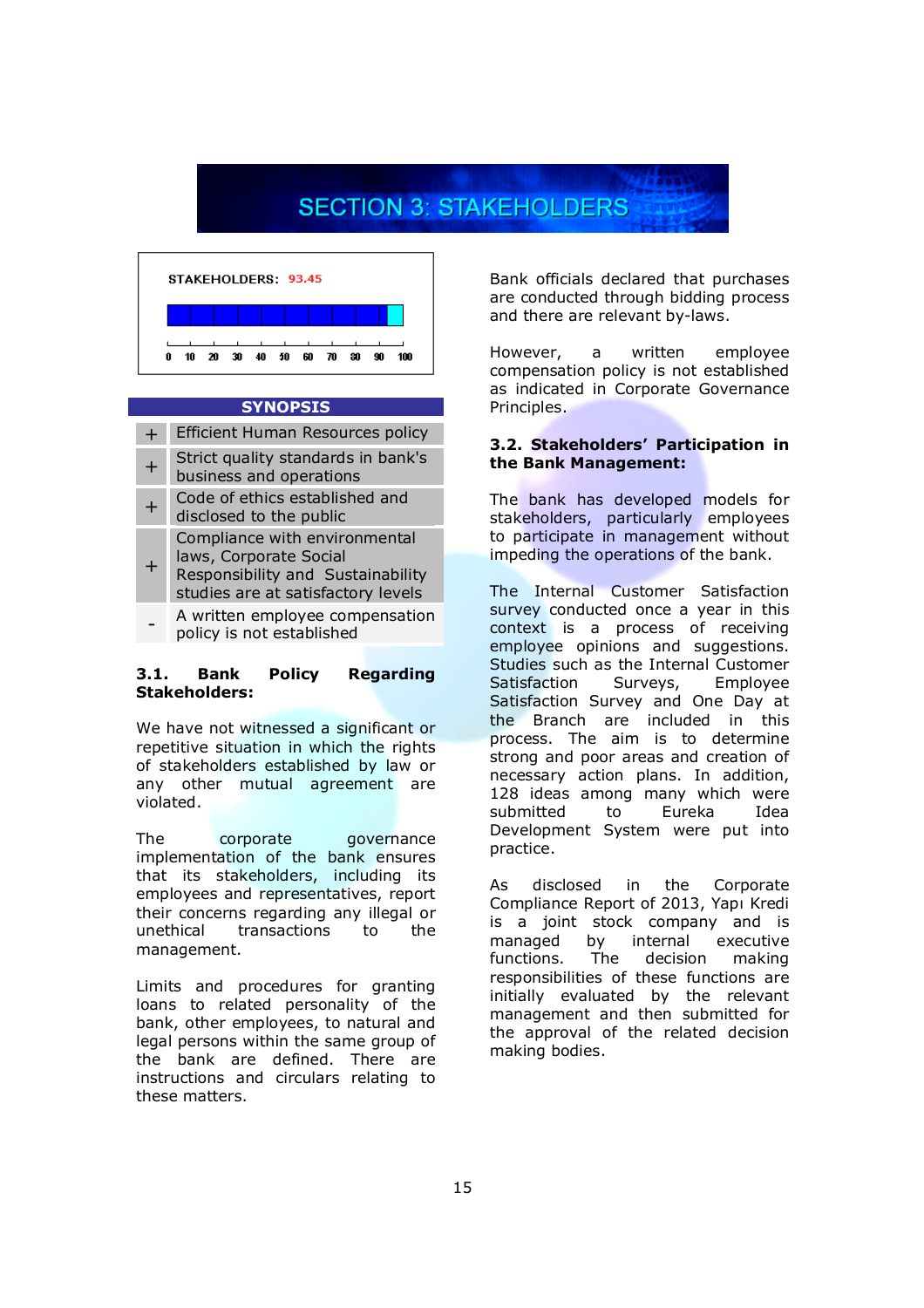#### **3.3. Bank Policy on Human Resources:**

The bank's human resources practices are based on its Employee Guidelines. These guidelines inform employees about human resource practices and set conditions pertaining to administrative services.

Through the Employee Guidelines, the bank aims to inform and provide consultancy to employees regarding matters such as employee selection, placement and development based on employee knowledge, skills and talent, fair and proper compensation, performance enhancing training opportunities, provision of an appropriate work environment to maximize employee efficiency, information on employment practices, rules, vacations, leave of absence, insurance benefits, administration etc.

The bank's human resources and organization management carries out its operations without any discrimination of race, gender, nationality, age, religion, political view and physical disability and with respect towards privacy and civil rights.

Moreover, all bank employees are able to share any discomfort and complaints in regards to these matters, verbally or written, in person or to the Code of Conduct e-mail address within the Compliance Office.

Job description as well as performance and bonus guidelines are announced to all employees of the bank.

In addition, the bank has a human resources portal available to all employees with published detailed policies under main headings of Career, New Career Development, Salary and Benefits as well as Performance.

On the other hand, under the law on Trade Unions and Collective Labor Agreements (Law nr.6356), a Collective Bargaining Agreement is in place between the bank and Union of Bank and Insurance Workers. The purpose of this agreement is identifying the benefits and responsibilities of the bank and union members regarding contents and termination of members' labor contracts and other issues, ensuring that these are implemented correctly and demonstrating solutions in the event of possible conflicts. Through this agreement, both parties mutually guarantee to be on good terms, labor peace, well-being and labor safety. As a part of the Collective Bargaining Agreement, Workplace Union Representatives are designated by Basisen (Banking and Insurance Workers' Union) on behalf of the members of the union. These representatives are commissioned to listen to members, resolve their complaints, assure cooperation, labor peace and harmony between workers and the employer, monitor the rights and interests of the workers and assist the exercise of the working conditions subject to the labor laws and collective bargaining agreements.

#### **3.4. Relations with Credit Customers and Creditors:**

Within the framework of protection of trade secrets, care is taken on the confidentiality of information about customers and suppliers.

Quality standards in banking services are adhered to and attention is paid to the protection of these standards.

#### **3.5. Ethical Rules & Social Responsibility:**

The ethical rules of Yapı Kredi is established and publicly disclosed through the corporate web site.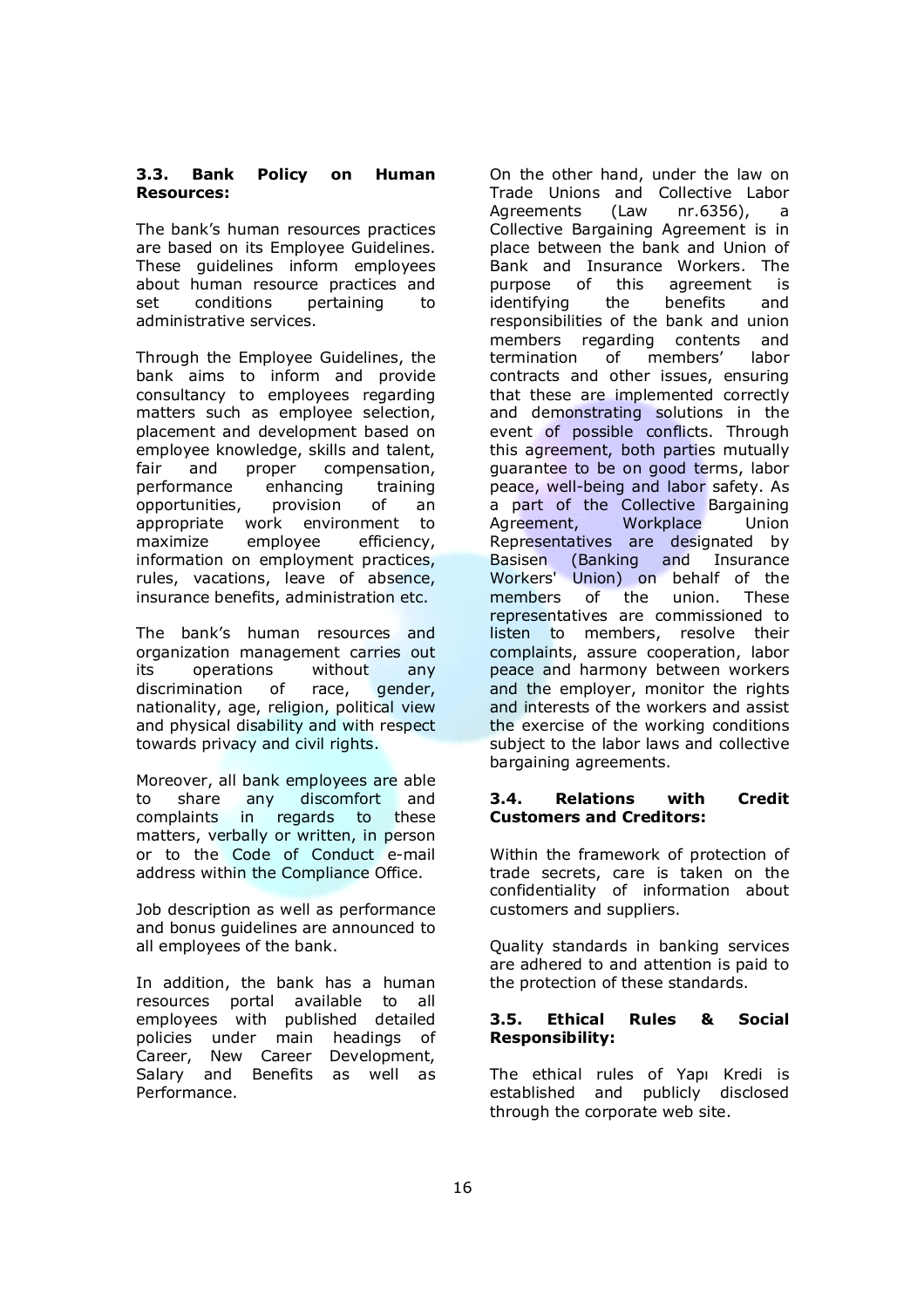The bank have also established an "Anti-Corruption Policy" and disclosed it on the corporate web site.

The bank keeps good relations with non-governmental organizations and public social institutions. In addition, work carried out in accordance with awareness of environmental laws and environmental responsibility in general has been found satisfactory by us.

Yapı Kredi conducts a training program called "I Read, I Play" in cooperation with the Educational Volunteers Foundation of Turkey (TEGV). The project aims to improve reading, writing, research, self-expression skills of children. 110 thousand children have been reached since 2006 through this project. Colored Pencils Newspaper has been added to the project this year.

The "Afife Theater Awards", which has been organized since 1997 on annual basis and considered among the most prestigious and long lasting art awards, were presented to winners at the ceremony held at the Haliç Congress Center on 28 April 2014.

Furthermore, Yapı Kredi launched the Online Chat service in 2008, its first application for the disabled. Today there are 725 ATMs in 62 different provinces designed especially for the use of orthopedic and visuallyimpaired citizens. The bank provides 7/24 internet banking services for hearing-impaired customers and also introduced a call center voice response system for the visually-impaired. Yapı Kredi launched the web site www.engelsizbankacilik.com in 2011 facilitating the access of disabled to the financial sector in Turkey, aiming to create awareness in the general population in this regard. Yapi Kredi developed its iPhone application keeping in mind that disabled users. All push buttons and functions were tagged properly for a full compliance with the Voice-Over application.

Through the training of "Speaking is in Our Hands", which is conducted in cooperation with the Turkish National Federation of Deaf, Yapı Kredi Banking Academy takes its services within the scope of Yapı Kredi's Unimpaired Banking Program one step further with the participation of voluntary employees. So far 279 attendees taking part in this training learn the sign language and speak the same language with the hearing impaired customers.

Within the scope of I Know No Barriers for My Country project which was started under the leadership of Koç Holding, Yapı Kredi presented the "My Country Fund". Approximately 70 percent of the income derived from the sale of this fund is transferred directly to schools to be accessible for disabled students.

Additionally, the bank offers the community cultural and artistic events organized by Yapı Kredi Kültür Sanat Yayıncılık A.Ş. through the following channels:

- Yapı Kredi Kazım Taşkent Art Gallery
- Yapi Kredi Vedat Nedim Tör Museum
- Yapı Kredi Sermet Çifter Hall
- Yapı Kredi Sermet Çifter Library
- Yapi Kredi Publications

Concerning the practices where the bank was held liable by a public administration; a penalty was imposed to Yapı Kredi by the Competition Authority in 2013 along with many other banks in the sector.

#### **3.6. Sustainability:**

The bank has policies, internal regulations, objectives, initiatives and campaigns on environment, nature,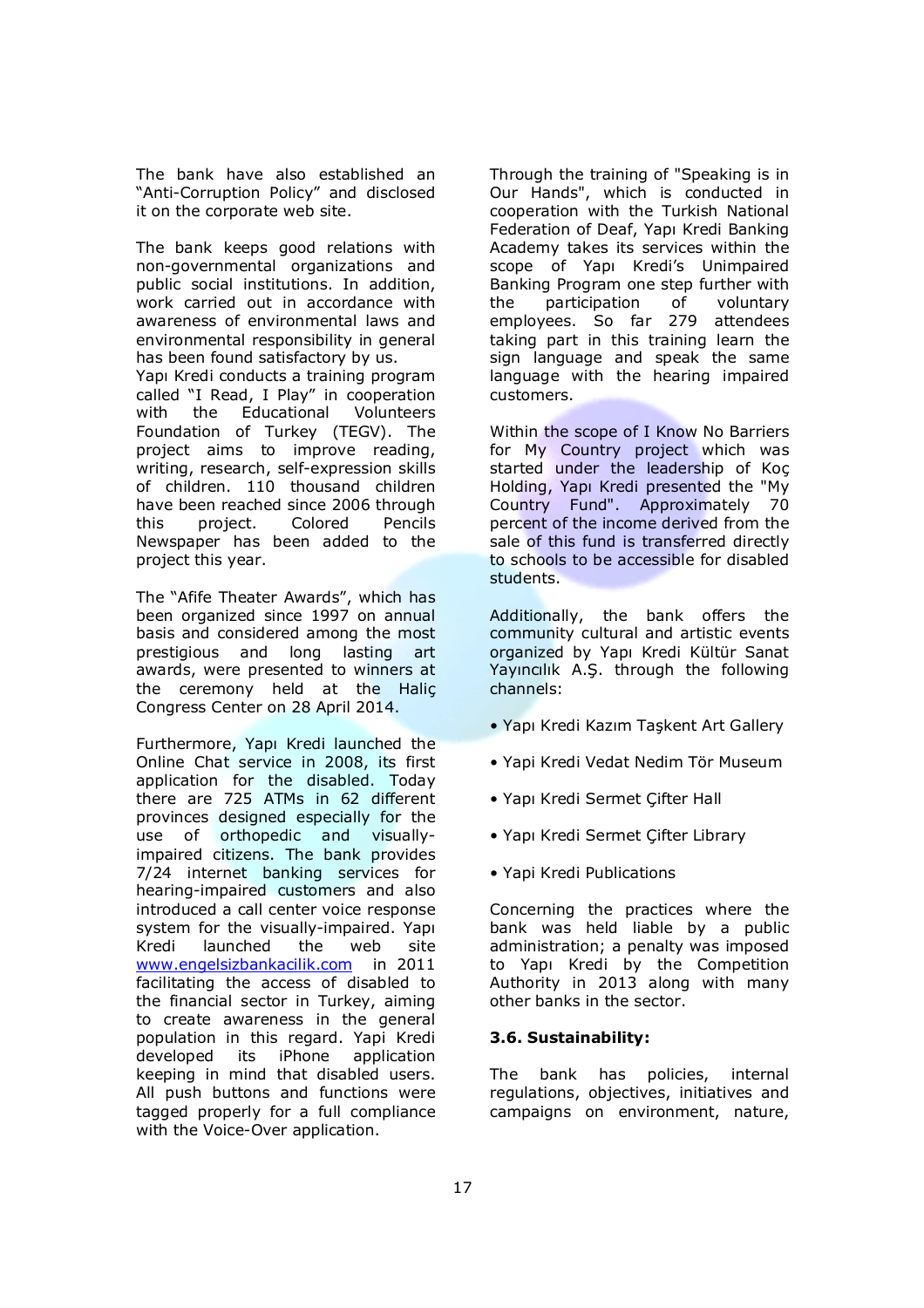energy conservation, recycling and training.

Yapı Kredi disclosed its sustainability reports via the corporate web site.

The bank has national/international ISO 14064-1 certification in this context, and memberships to domestic organizations operating on the field of environmental protection.

In addition, Yapı Kredi measures the carbon emissions, discloses findings to the public and takes action to reduce carbon emissions.

Yapı Kredi is one of the first fifteen companies who deserved to be included in the BIST Sustainability Index which was introduced on November 2014.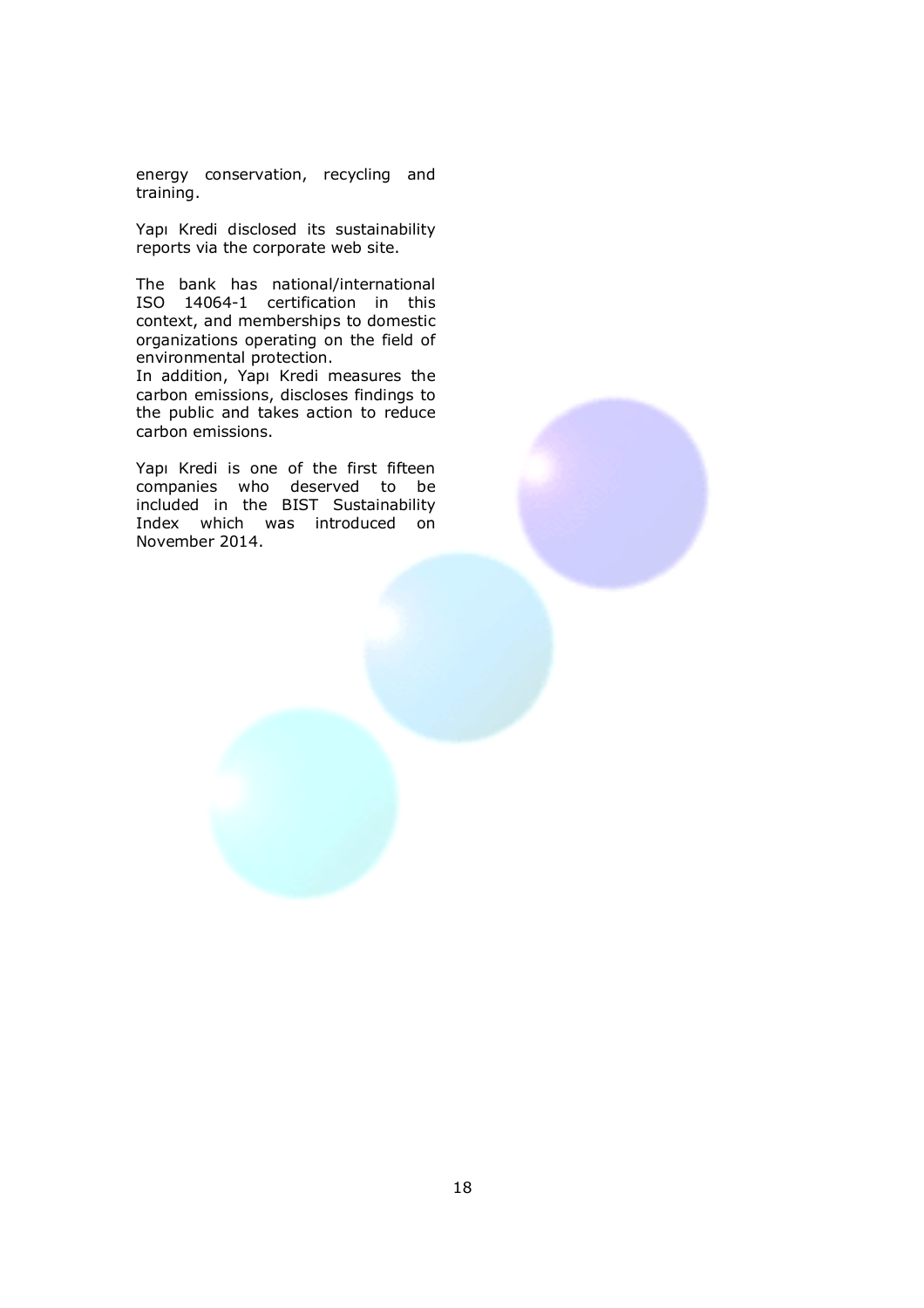# **SECTION 4: BOARD OF DIRECTORS**



#### **SYNOPSIS**

| $\boldsymbol{+}$ | The board is staffed with effective<br>and highly qualified members                                                                                                                                     |
|------------------|---------------------------------------------------------------------------------------------------------------------------------------------------------------------------------------------------------|
| ┿                | Board of directors meeting and<br>decision quorum is defined in the<br>articles of association                                                                                                          |
|                  | Each member has a right to a<br>single vote                                                                                                                                                             |
|                  | 3 female members on the board<br>of directors                                                                                                                                                           |
| $\overline{+}$   | 5 independent members on the<br>board of directors                                                                                                                                                      |
| ┿                | Corporate Governance, Audit,<br>and Remuneration Committees<br>established                                                                                                                              |
|                  | Any potential losses incurred by<br>the company and third parties as<br>result of misconduct<br>by<br>$\mathsf{a}$<br>executives are insured but not<br>with an amount exceeding 25%<br>of bank capital |
|                  | A Nomination Committee is not                                                                                                                                                                           |

#### **4.1. Functions of the Board of Directors:**

Strategic decisions of the board of directors aim to manage the bank's risk, growth, and return balance at an appropriate level and conduct a rational and cautious risk management approach with a view to the long-term interests of the bank. The board administers and represents the bank within these parameters.

The board of directors has defined the bank's strategic goals and identified

the needs in human and financial resources, and controls management's performance.

#### **4.2. Principles of Activity of the Board of Directors:**

Distribution of tasks between the members of the board of directors is explained in the annual report.

The board of directors established internal control systems which are inclusive of risk management, information systems, and processes by also taking into consideration the views of the committees.

The presence, functioning, and effectiveness of internal controls and internal audit are explained in the annual report.

Chairman of the board and general manager's executive powers are clearly separated.

The board of directors plays a leading role in maintaining effective communication between the bank and the shareholders and settling any disputes which may arise.

Losses incurred by the bank as a result of possible misconduct by board members are insured, but not with an amount exceeding 25% of the capital of the bank as indicated in Corporate Governance Communiqué.

There is no individual in the bank who has unlimited authority to take decisions on his/her own, which is a positive aspect.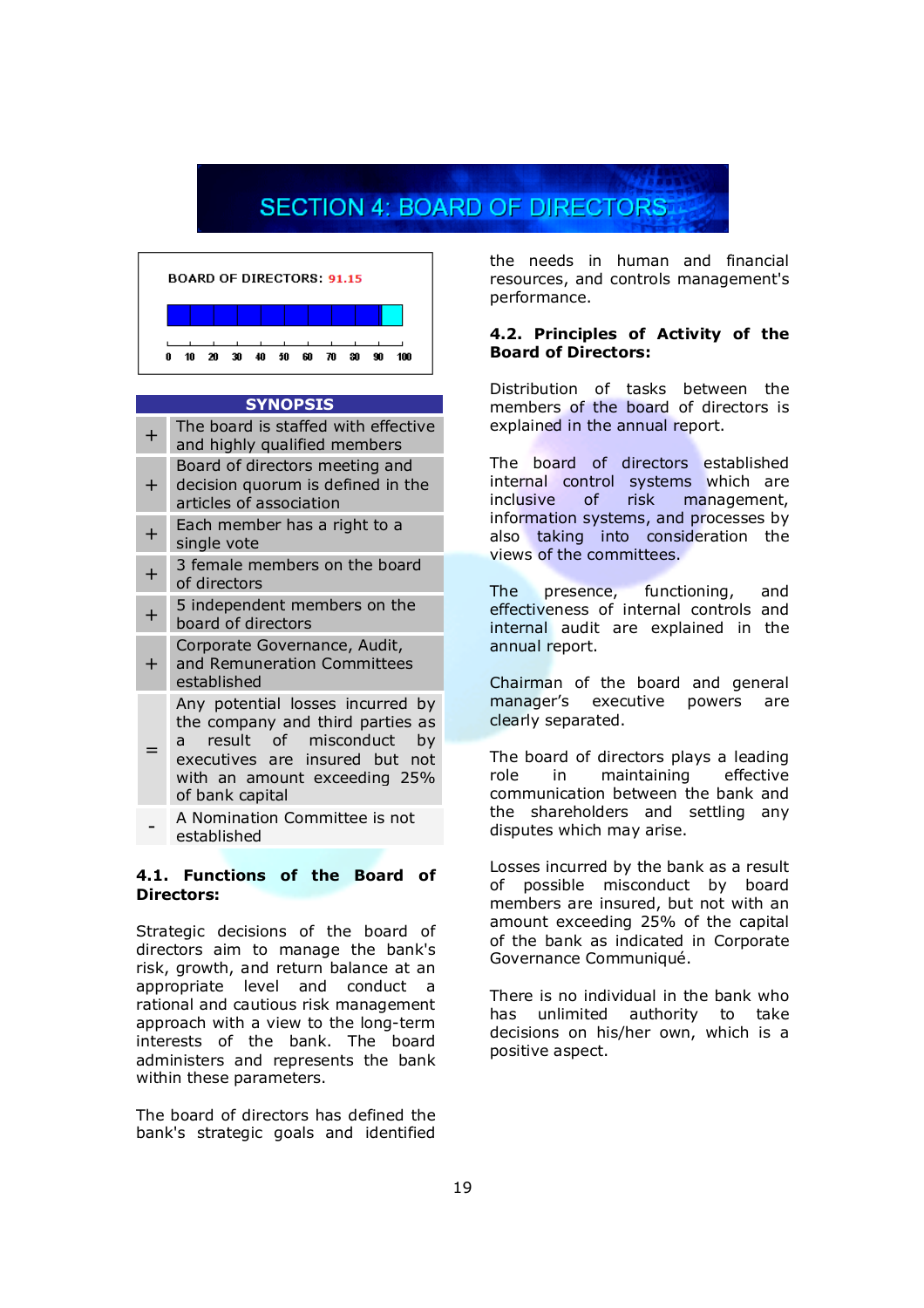#### **4.3. Structure of the Board of Directors:**

The bank's board of directors is composed of 12 members and 2 of them are executive. Among the nonexecutive members there are 5 independent members who have the ability to execute their duties without being influenced under any circumstances.

According to the Corporate Governance Principles set by the CMB, number of independent board members should be minimum 3, so having 5 independent members on the board is a positive stand.

The Corporate Governance Committee has prepared a report on the candidates for independent board membership by taking into consideration whether or not the candidate meets the independency criteria and submitted this assessment as a report to the board for its approval. CMB criteria are complied with in determining independent candidates. Independent candidates for the board of directors have signed a declaration of independence within the framework of the legislation, articles of association, and the CMB criteria.

There are 3 female members on the board, in line with the Corporate Governance Principles' advisory target of minimum 25% female board membership rate.

#### **4.4. Conduct of the Meetings of the Board of Directors:**

Board of directors convened 11 times in the 2014 operating period. Bank officials declared that the participation rate to these meetings is around 90%, which is a sufficient rate.

Chairman of the board of directors sets the agenda for board meetings in consultation with other members and the general manager.

Information on the agenda items of the board of directors is made available to the members in sufficient time prior to the meeting date by a coordinated flow of information. Each member is entitled to a single vote.

The meeting and decision quorums have been included in the articles of association of the bank. In addition, board meetings can also be held in a remote access system.

The conduct of the board of directors meetings is partly documented in the articles of association of the bank.

There are no certain rules or limitations for board members taking on additional duties as executives and/or board members outside the bank. However, actually no member has any duties other than the ones naturally incumbent upon them in Yapı Kredi group.

Board members' external duties and grounds are presented to the general shareholders' meeting where their nomination is discussed.

## **4.5. Committees Established Within the Board of Directors:**

Corporate Governance, Audit, and Remuneration Committees are established from within the board of directors in order to fulfill its duties and responsibilities.

Functions of the committees, their working principles, and members are designated by the board of directors and disclosed to the public on the corporate web site.

All chairmen of the committees are elected among the independent board members. The chief executive officer/general manager and the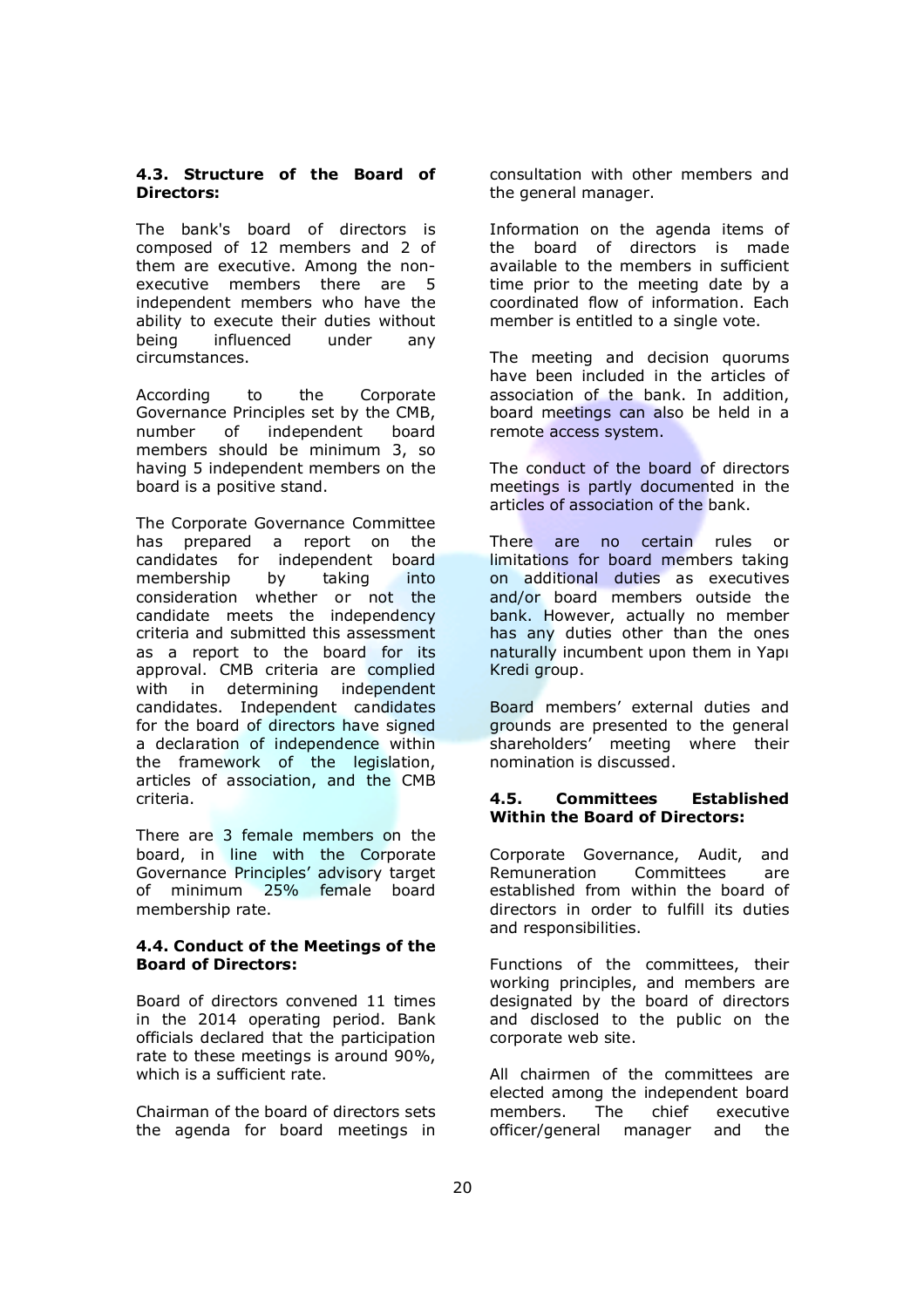chairman of the board of directors are not on the committees. With the exception of independent members, care is taken to avoid appointment of a board member on multiple committees however Mr. Osman Turgay Durak is serving on two committees.

Functions of the Investor Relations Department are carried out by Financial Planning and Financial Affairs/Investor Relations Department and the Compliance and Internal Control Management/KFH, Subsidiaries and Shareholder Relation Department. Assistant General Manager who is responsible of Compliance and Internal Control, Mr. Mehmet Erkan Özdemir and CFO, Mr. Marco Iannaccone are also serving on the Corporate Governance Committee as per Corporate Governance Principles Communiqué.

All necessary resources and support needed to fulfill the tasks of the committees are provided by the board of directors.

As of the date of our report, Corporate<br>Governance Committee held 2 Governance Committee held 2 meetings, Audit Committee met 4 times, and the Remuneration Committee met twice in 2014.

The Corporate Governance Committee is established in order to determine whether or not the corporate governance principles are being fully implemented by the bank, if implementation of some of the principles are not possible, the reason thereof, and assess any conflict of interests arising as a result of lack of implementation of these principles, and present remedial advices to the board of directors. In addition, it oversees the work of the shareholder relations unit.

All Audit Committee members possess the qualifications listed in the Corporate Governance Principles communiqué.

The annual report contains information on working principles of the Audit Committee and number of written notices given to the board of directors in the reporting period, but the meeting results are excluded.

The external audit of the bank is conducted by Güney Bağımsız Denetim ve Serbest Muhasebecilik Mali Müşavirlik A.Ş., a member of Ernst & Young Global group with a worldwide experience. The nomination and election process of the external audit firm, taking into account its competence and independence, starts with a proposal from the auditing committee to the board.

However, a Nomination Committee as defined in the Corporate Governance Principles Communiqué is not established yet.

### **4.6. Remuneration of the Board of Directors and Senior Management:**

The principles of remuneration of board members and senior executives have been documented in writing and submitted to the shareholders' attention as a separate item at the general shareholders' meeting.

A remuneration policy prepared for this purpose can be found on the corporate web site. Stock options or performance based payments are not included in the remuneration package of the independent board members.

The executives have the required professional qualifications in order to perform the assigned duties. The executives comply with the legislation, articles of association, and in-house regulations and policies in fulfilling their duties.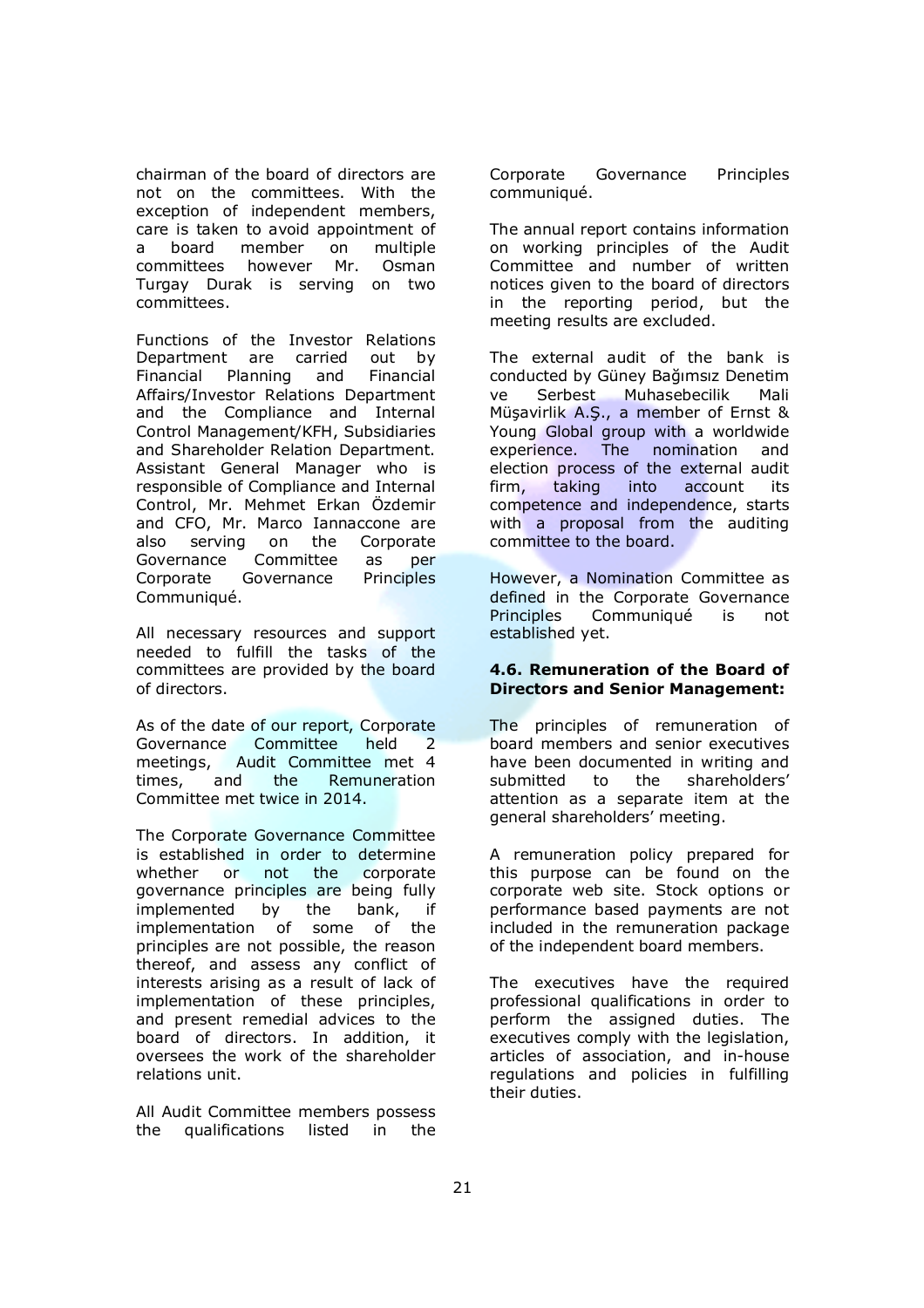There has been no cases where the executives used confidential and nonpublic bank information in favor of themselves or others. There are no executives who accepted a gift or favor directly or indirectly related to the bank's affairs, and provided unfair advantage.

Bank officials declared that any potential losses incurred by the company and third parties as a result of misconduct by executives are insured.

In addition, the orientation process for newly appointed managers is documented in internal regulations of the bank.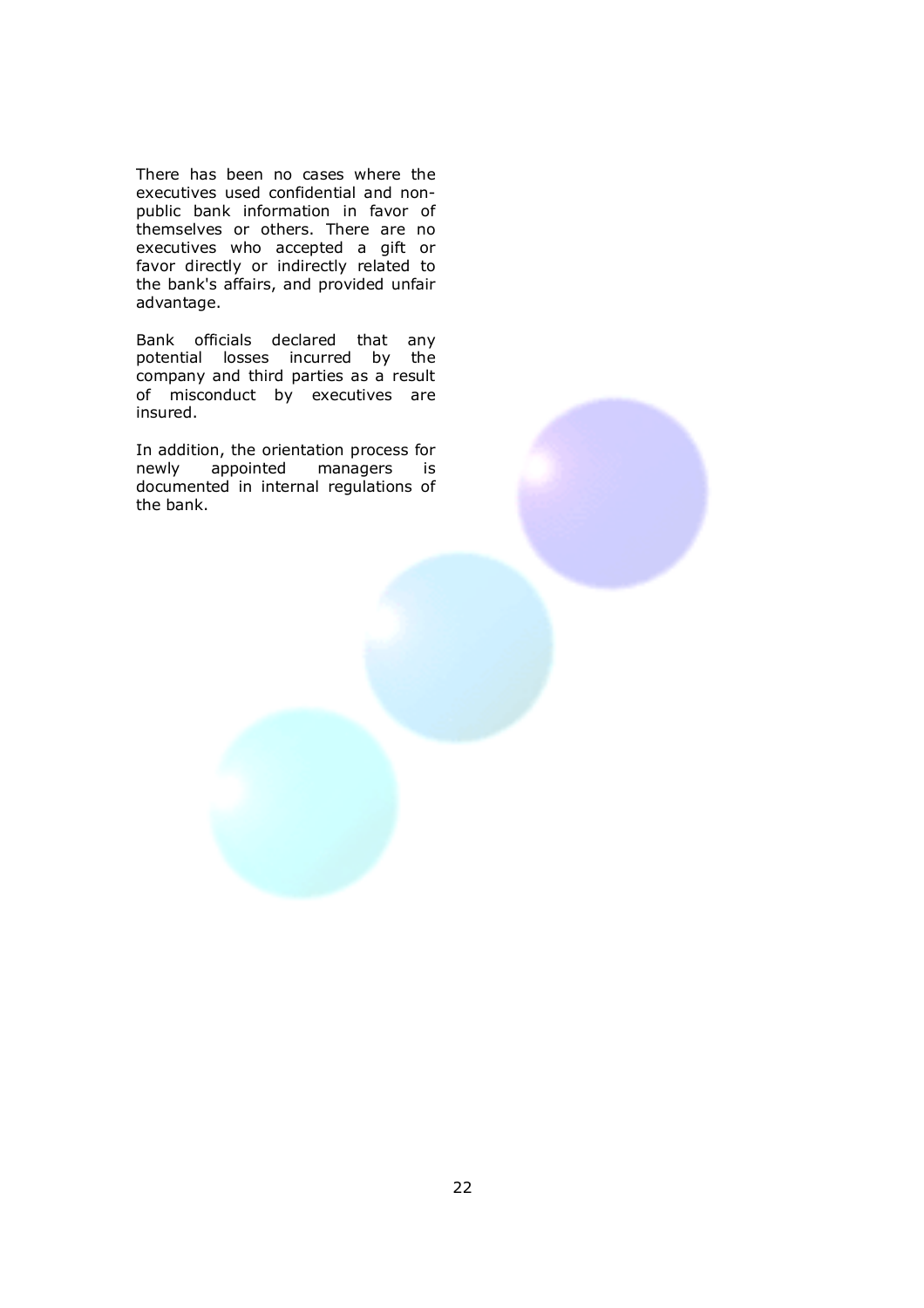# **Rating Definitions**

**Alters** 

| Rating   | <b>Definition</b>                                                                                                                                                                                                                                                                                                                                                                                                                                                                                                                                                     |
|----------|-----------------------------------------------------------------------------------------------------------------------------------------------------------------------------------------------------------------------------------------------------------------------------------------------------------------------------------------------------------------------------------------------------------------------------------------------------------------------------------------------------------------------------------------------------------------------|
| $9 - 10$ | The bank performs very good in terms of Capital Markets Board's<br>corporate governance principles. It has, to varying degrees, identified and<br>actively managed all significant corporate governance risks through<br>comprehensive internal controls and management systems. The bank's<br>performance is considered to represent best practice, and it had almost no<br>deficiencies in any of the areas rated. Deserved to be included in the BIST<br>Corporate Governance Index on the highest level.                                                          |
| $7 - 8$  | The bank performs good in terms of Capital Markets Board's corporate<br>governance principles. It has, to varying degrees, identified all its material<br>corporate governance risks and is actively managing the majority of them<br>through internal controls and management systems. During the rating<br>process, minor deficiencies were found in one or two of the areas rated.<br>Deserved to be included in the BIST Corporate Governance Index.                                                                                                              |
| 6        | The bank performs fair in terms of Capital Markets Board's corporate<br>governance principles. It has, to varying degrees, identified the majority<br>of its material corporate governance risks and is beginning to actively<br>manage them. Deserved to be included in the BIST Corporate Governance<br>Index and management accountability is considered in accordance with<br>national standards but may be lagging behind international best practice.<br>During the ratings process, minor deficiencies were identified in more than<br>two of the areas rated. |
| $4 - 5$  | The bank performs <b>weakly</b> as a result of poor corporate governance<br>policies and practices. The bank has, to varying degrees, identified its<br>minimum obligations but does not demonstrate an effective, integrated<br>system of controls for managing related risks. Assurance mechanisms are<br>weak. The rating has identified significant deficiencies in a number (but<br>not the majority) of areas rated.                                                                                                                                            |
| $\leq 4$ | The bank performs very weakly and its corporate governance policies and<br>practices are overall very poor. The bank shows limited awareness of<br>corporate governance risks, and internal controls are almost non-existent.<br>Significant deficiencies are apparent in the majority of areas rated and<br>have led to significant material loss and investor concern.                                                                                                                                                                                              |